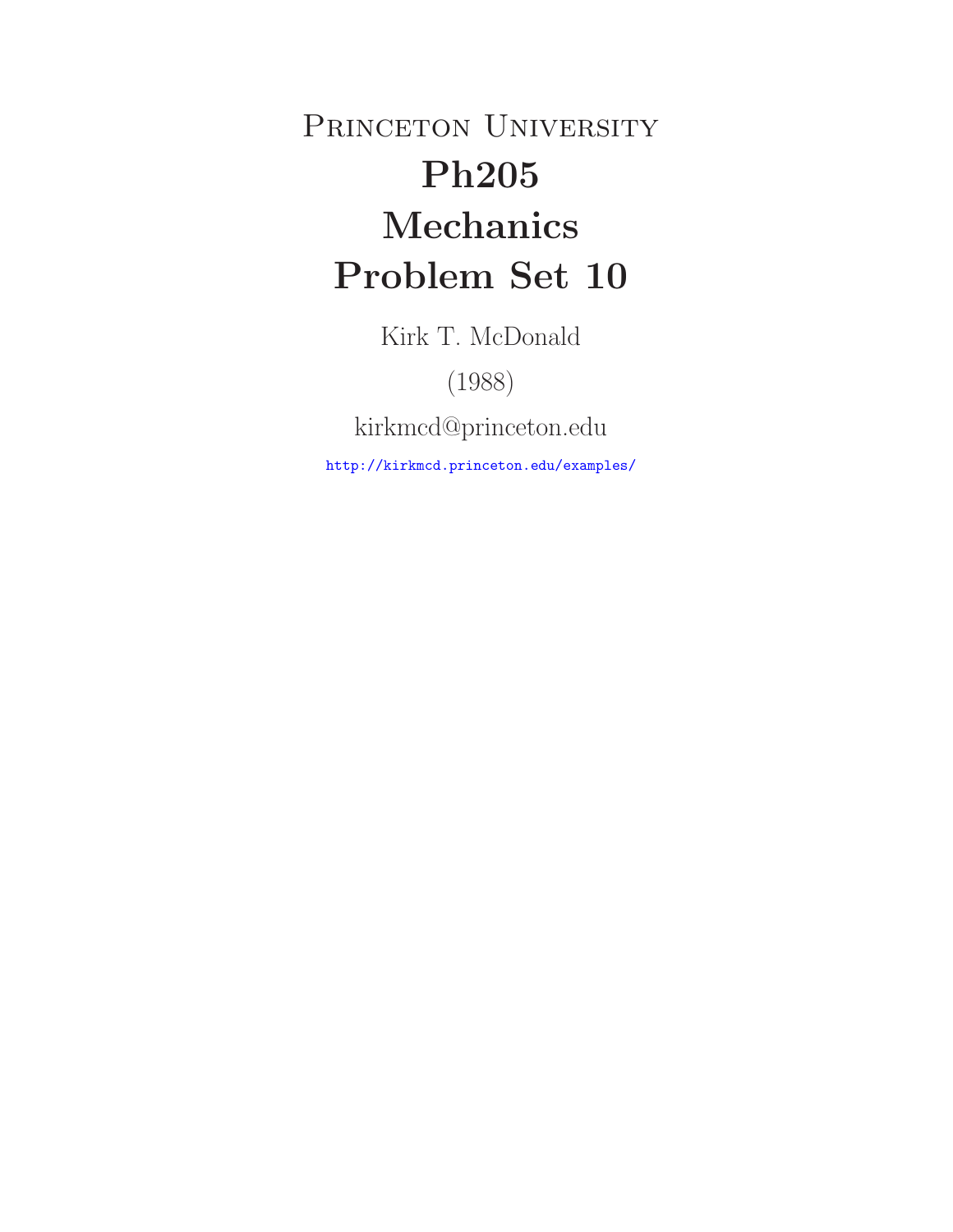# 1. **Spinning Coin Revisited.**

It is possible to spin a coin on a horizontal table about a vertical diameter, with its center at rest. But, if the angular velocity becomes too low, the coin falls over and takes on the motion considered in Prob. 6, Set 9.

Consider a thin, uniform disk of mass  $m$  and radius  $a$  that spins without friction on a horizontal table (such that its center moves only vertically). Use Euler angles  $\theta$ ,  $\phi$ and  $\psi$ , in the manner of Fig. 47, p. 110 of L.D. Landau and E.M. Lifshitz, Mechanics,  $3^{\rm rd}$  ed. (Pergamon, 1976), http://kirkmcd.princeton.edu/examples/mechanics/landau\_mechanics.pdf, and Lagrange's method to analyze the motion.



(a) Show that the steady precession rate about the vertical is,

$$
\dot{\phi}_{\text{steady}} = \frac{\omega_3 \pm \sqrt{\omega_3^2 + 4g\cos^2\theta/a\sin\theta}}{\cos\theta},\tag{1}
$$

where  $\theta$  is the angle between the symmetry axis 3 of the disk to the vertical, and  $\omega_3$  is the angular velocity about that axis.

This relation becomes invalid at  $\theta = 90^{\circ}$ , when the coin is "on edge".

- (b) Show that in this case the two possible classes of steady motion are,
	- $\omega_3$  arbitrary,  $\dot{\phi} = 0, \Leftrightarrow$  rolling and slipping.
	- $\omega_3 = 0$ ,  $\dot{\phi}$  arbitrary,  $\Leftrightarrow$  spinning on edge.

For the second case (spinning on edge), use a small-angle approximation,  $\theta =$  $\pi/2 + \epsilon$ , to show that the motion is stable if  $\dot{\phi} > 2\sqrt{g/a}$ ; otherwise the coin falls over.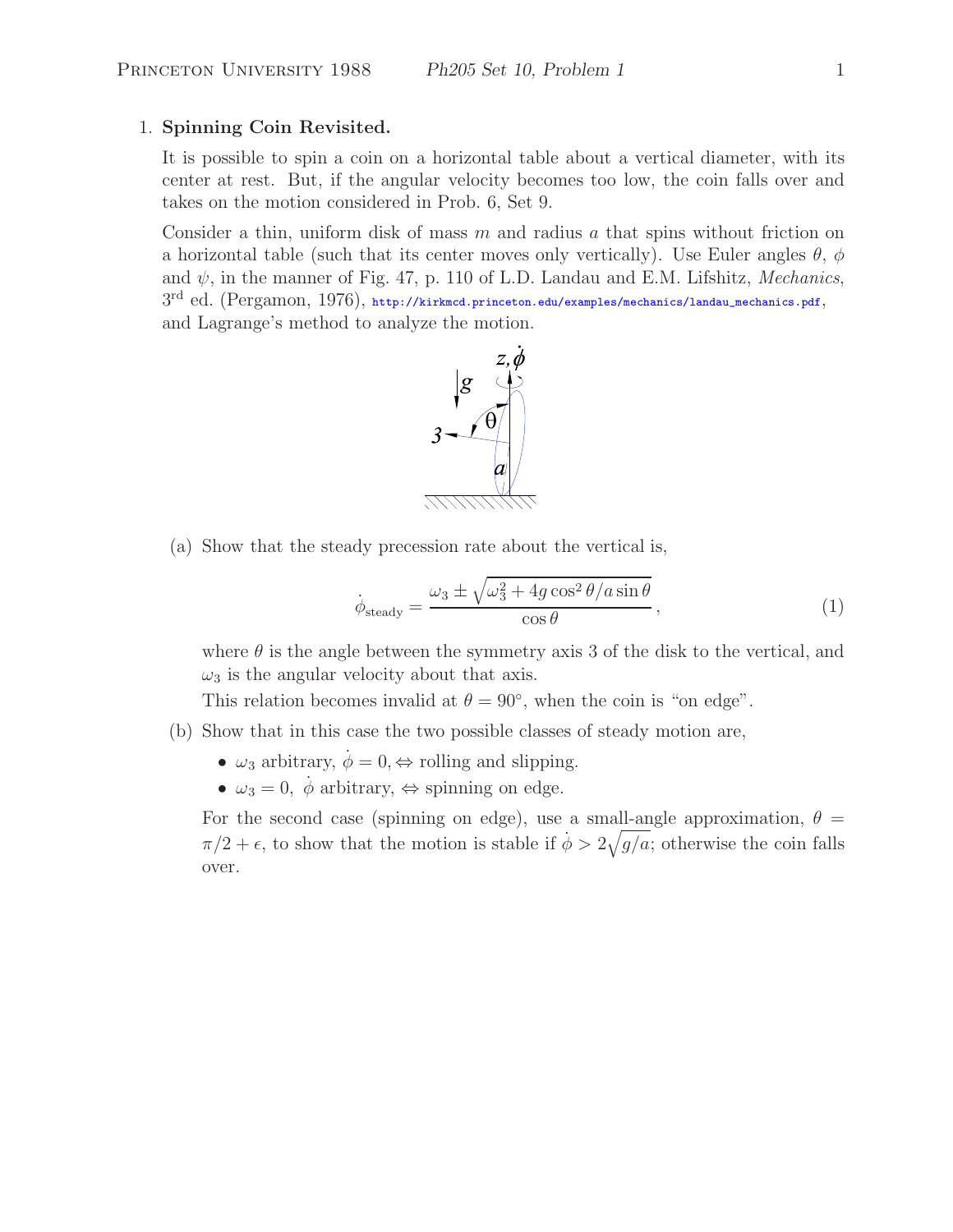### 2. **Rolling Disk Revisited.**

Consider arbitrary motion of a disk that rolls without slipping on a horizontal plane. Experts will note that this example has 5 coordinates and 2 nonholonomic constraints. But, try it without resort to Lagrange multipliers.

The thin, uniform disk has mass  $m$  and radius  $a$ . Use a coordinate system that is similar to, but not quite the same as that of Euler:

- ˆ**z** is vertical.
- Principal axis  $\hat{1}$  is always horizontal.
- Principal axis 2 lies in a vertical plane that includes the center of the disk.
- Principal axis  $\hat{\mathbf{3}} = \hat{\mathbf{1}} \times \hat{\mathbf{2}}$  is the symmetry axis of the disk. Axes  $\hat{\mathbf{2}}$  and  $\hat{\mathbf{3}}$  lie in the same vertical plane.

The axes  $(1, 2, 3)$  are principal axes, but they are not body axes (that are fixed with respect to the rotating disk).



Also define,

- $\theta = \text{angle between } \hat{\mathbf{2}} \text{ and } \hat{\mathbf{z}}.$
- $\dot{\phi}$  = angular velocity of the disk (and of the (1, 2, 3) axes) about the vertical.
- **= the (as yet unknown) force on the disk at the point of contact with the** horizontal surface.

The "elementary" equations of motion are,

$$
\mathbf{F}_{\text{total}} = m \frac{d\mathbf{v}_{\text{cm}}}{dt}, \qquad \boldsymbol{\tau}_{\text{cm}} = \frac{d\mathbf{L}_{\text{cm}}}{dt}.
$$
 (2)

The constraint of rolling without slipping can be written in terms of velocities (as a time-dependent version of Chasles' theorem),

$$
\mathbf{v}_{\text{contact}} = 0 = \mathbf{v}_{\text{cm}} + \boldsymbol{\omega} \times \mathbf{a},\tag{3}
$$

where,

- $\mathbf{a} = -a\,\hat{\mathbf{2}} = \text{vector from the center of mass to the point of the center.}$
- $\omega_{(1,2,3)} = -\dot{\theta}\,\hat{\mathbf{1}} + \dot{\phi}\,\hat{\mathbf{z}} = \text{angular velocity of the axes } (1,2,3).$
- $\omega = \omega_{(1,2,3)} + \dot{\psi} \hat{3} =$  total angular velocity of the disk.
- $\dot{\psi} = (\text{spin})$  angular velocity of the disk relative to the (1, 2, 3) axes.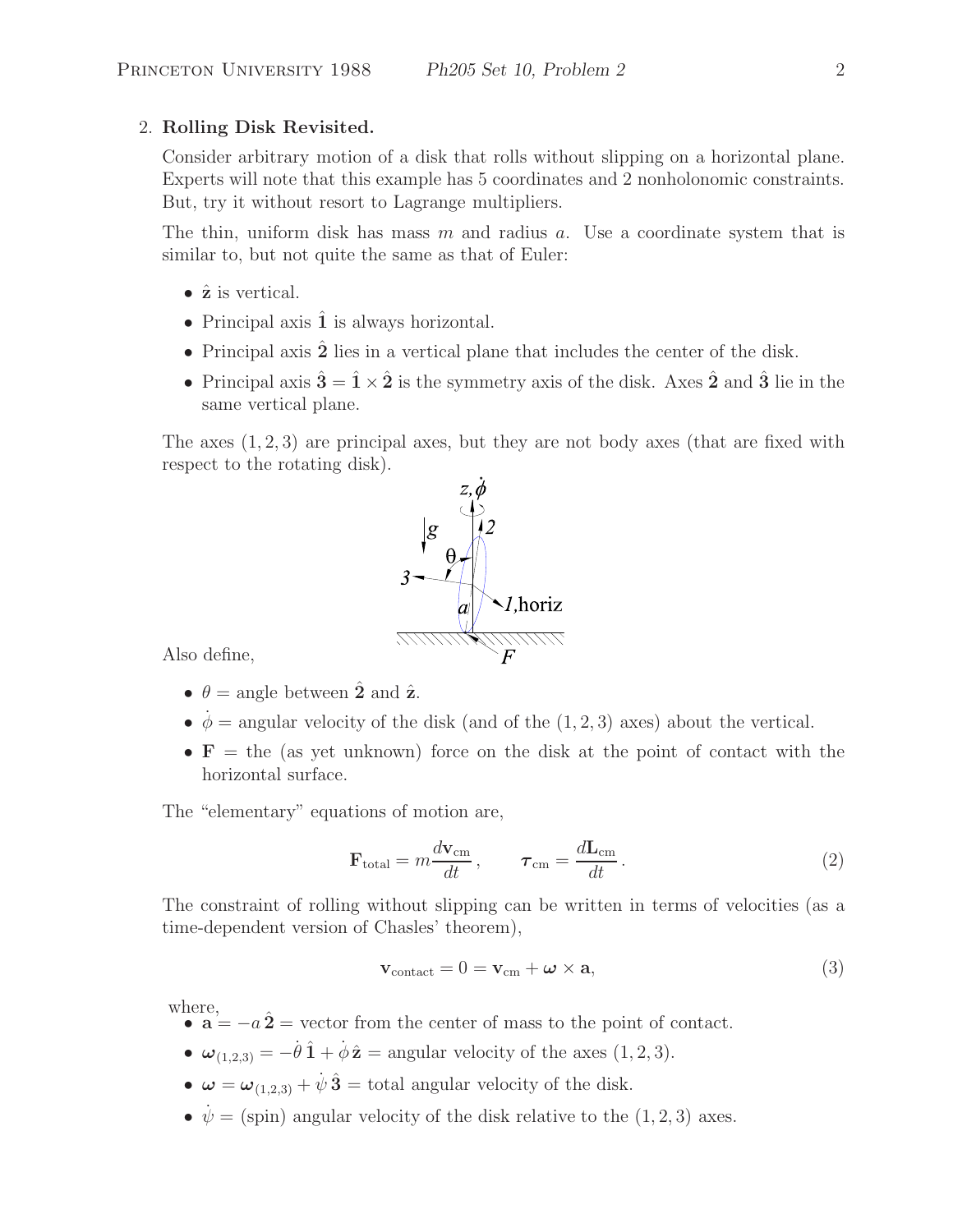Then,  $\omega_3 = \omega_{(1,2,3)_3} + \dot{\psi}$ .

Eliminate  $\bf{F}$  and  $\bf{v}_{cm}$  to arrive at the equation of motion,

$$
\frac{ma^2}{4}\frac{d}{dt}\left(-\dot{\theta}\,\hat{\mathbf{1}}+\dot{\phi}\sin\theta\,\hat{\mathbf{2}}+2\omega_3\,\hat{\mathbf{3}}\right)=mga\cos\theta\,\hat{\mathbf{1}}-ma^2\,\hat{\mathbf{2}}\times\frac{d}{dt}\left(\omega_3\,\hat{\mathbf{1}}+\dot{\theta}\,\hat{\mathbf{3}}\right). \tag{4}
$$

Note that for axis  $\hat{\mathbf{i}}$ ,

$$
\frac{d\hat{\mathbf{i}}}{dt} = \boldsymbol{\omega}_{(1,2,3)} \times \hat{\mathbf{i}}.\tag{5}
$$

Show that for steady motion  $(\dot{\phi}, \omega_3 \text{ constant}, \dot{\theta} = 0),$ 

$$
\dot{\phi}^2 \sin \theta \cos \theta - 6\omega_3 \dot{\phi} \sin \theta - \frac{4g}{a} \cos \theta = 0.
$$
 (6)

At  $\theta = \pi/2$  the disk is "on edge". Here, we are interested in the rolling motion  $\dot{\phi} = 0$ but  $\omega_3$  arbitrary. Is this motion stable?

To answer this, consider  $\theta = \pi/2 + \epsilon$  for small  $\epsilon$ , small  $\dot{\phi}$  and arbitrary  $\omega_3$ . Ignore 2<sup>nd</sup>-order terms in the equation of motion, such as  $\epsilon^2$  and  $\epsilon \dot{\theta}$ , to show that the:

- $\hat{1}$  terms  $\Rightarrow \ddot{\epsilon} \approx -\frac{4}{5} \left(3\omega_3^2 \frac{g}{a}\right) \epsilon.$
- $\hat{\mathbf{2}}$  terms  $\Rightarrow \phi \approx 2 \epsilon \omega_3 \epsilon$ .
- $\hat{3}$  terms  $\Rightarrow \dot{\omega}_3 \approx 0$  ( $\omega_3$  constant).

Hence, the rolling "on edge" is stable if  $\omega_3 > \sqrt{g/3a}$ ; otherwise the disk falls over into (generally unstable) motion of the form considered in Prob. 5, Set 9.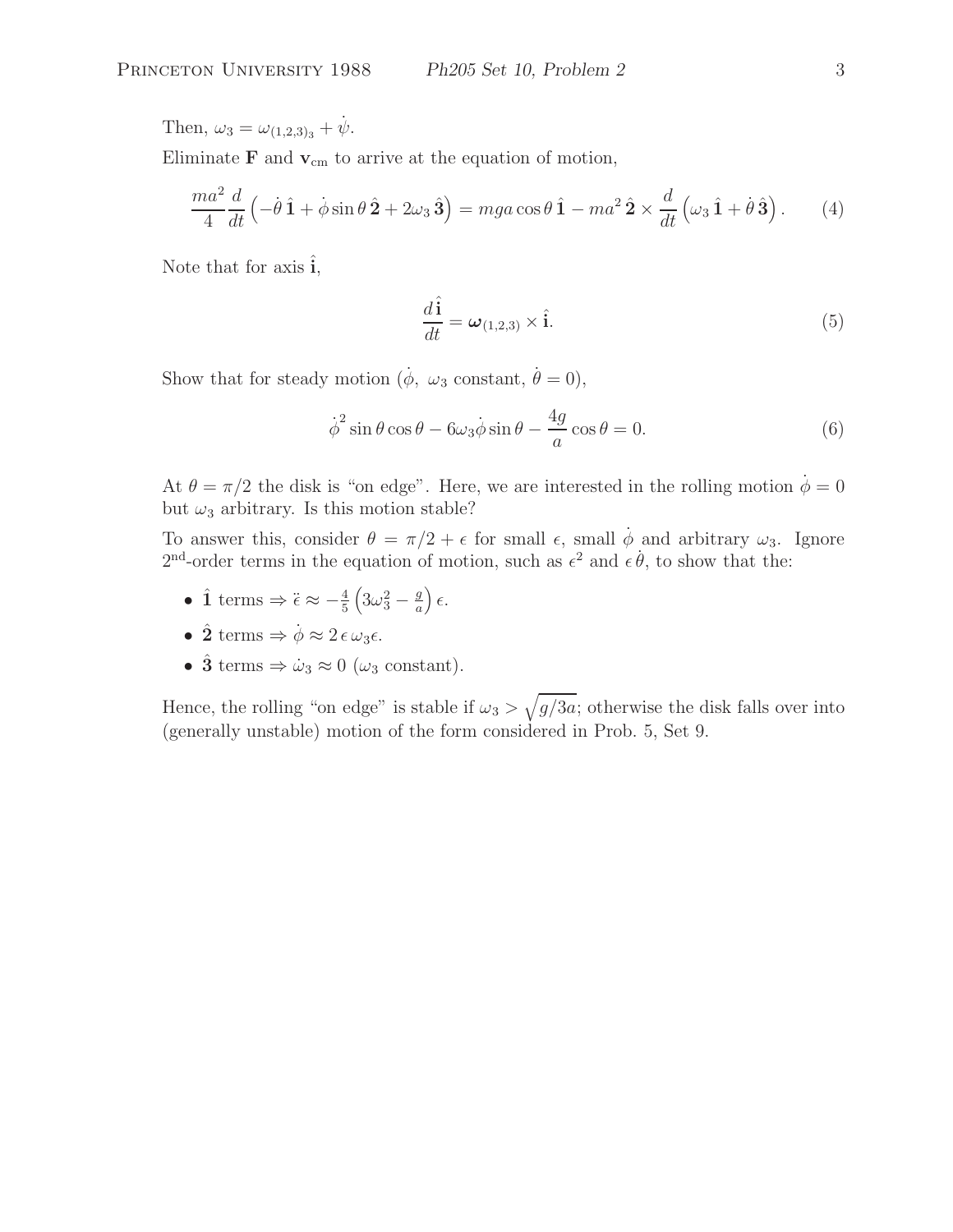3. **Marble Rolling on a Turntable.** (Is this how you lost your marbles?)

A marble (uniform sphere of mass m and radius a) rolls without slipping on a horizontal turntable that rotates with constant angular velocity  $\Omega$  about the symmetry axis of the turntable.

Use the vectorial approach of Prob. 2 to analyze the motion by "elementary" methods in the lab frame.

- (a) What is the constraint between **a**, **r**, **v**,  $\Omega$  and  $\omega$  where,
	- $\bullet$  **a** = vector from the center of the marble to the point of contact with the turntable.
	- **r** = vector perpendicular to the symmetry axis of the turntable to the center of the marble.
	- $v =$  velocity of the center (of mass of) the marble.
	- $\omega$  = total angular velocity of the marble in the lab frame.
- (b) Consider arbitrary motion of the marble (rolling without slipping on the turntable). Note that by differentiating the constraint relation, you can eliminate  $d\omega/dt$ from the equations of motion, leading to,  $\Omega_{z}$

$$
\frac{I + ma^2}{I} \frac{d\mathbf{v}}{dt} = \frac{d}{dt} (\mathbf{\Omega} \times \mathbf{r}), \quad (7)
$$

with  $\Omega$  constant. Show that this leads to,

$$
\mathbf{v} = \frac{I}{I + ma^2} \mathbf{\Omega} \times \boldsymbol{\rho}, \text{ where } \mathbf{r} + \mathbf{R} + \boldsymbol{\rho} \text{ and } \mathbf{R} = \mathbf{r}_0 + \frac{I + ma^2}{I} \frac{\mathbf{\Omega} \times \mathbf{v}_0}{\Omega}, \tag{8}
$$

and  $\mathbf{r}_0$  and  $\mathbf{v}_0$  are the initial position of velocity of the center of the marble. This is motion in a circle of radius  $\rho$  about the axis parallel to **a** at distance **R** from the axis of the turntable.

Ignore a possible "spin" angular velocity of the marble about the axis **a**, which "spin" would be independent of Ω, and find the total angular velocity *ω* of the marble.

*You should find that the angular velocity component about the vertical is*  $\Omega I/(I + m a^2) = 2\Omega/7$  for a uniform sphere...

(c) Suppose that the plane of the turntable makes angle  $\alpha$  to the horizontal. *Note that the normal force of the turntable on the marble is not necessarily*  $mq \cos \alpha$ .

Consider axes  $\hat{1}$  perpendicular to the tilted turntable,  $\hat{2}$  pointing up the slope, and **3**ˆ horizontal.

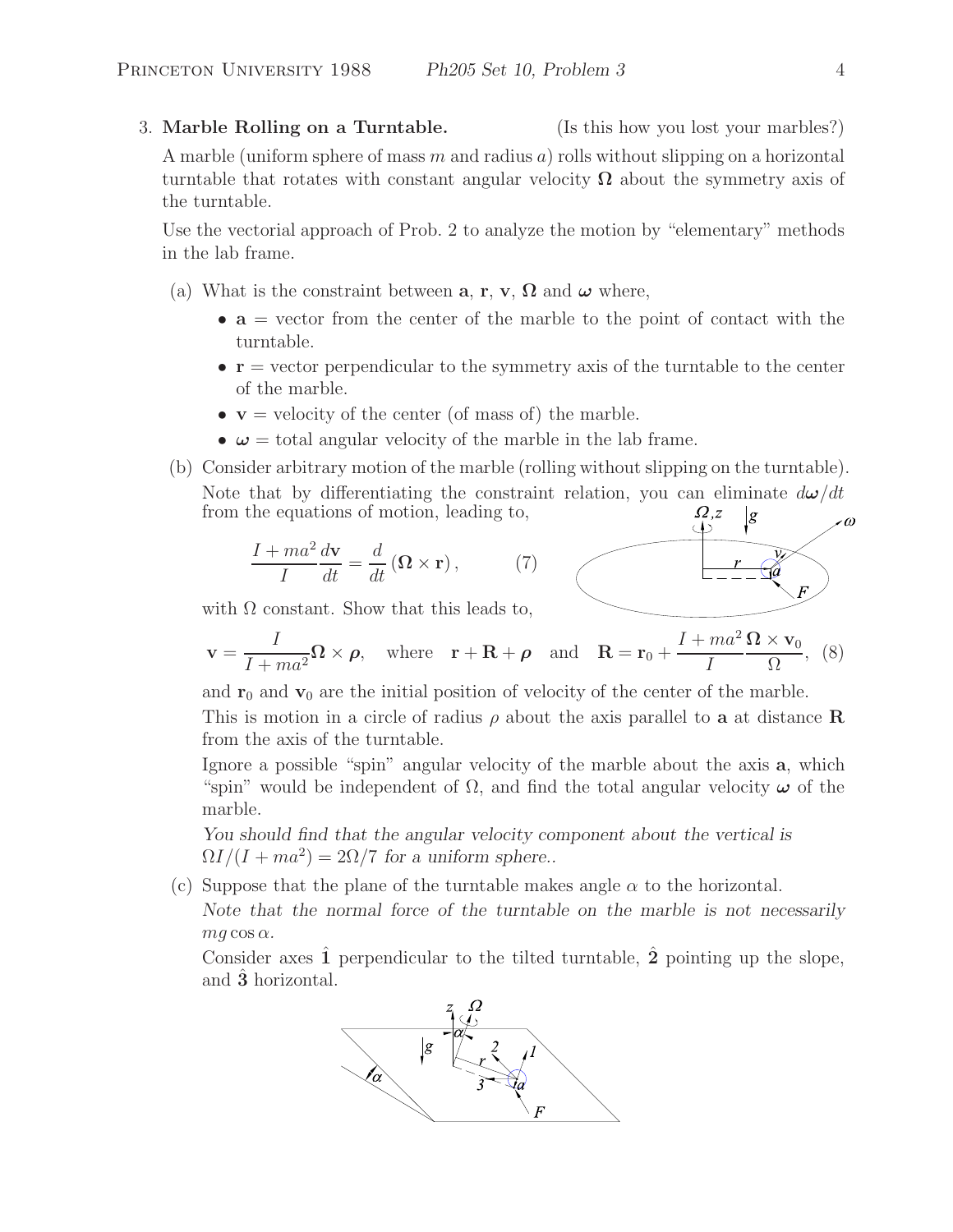Deduce the equation of motion, slightly modified from that in part (b). Show that a solution is  $\mathbf{v} = \mathbf{v}_{(b)} + \mathbf{v}_{\text{drift}}$  where  $\mathbf{v}_{(b)}$  is that found in part (b) (in the (1, 2, 3) coordinate system) and,

$$
\mathbf{v}_d = \frac{mga^2 \sin \alpha}{I\Omega} \,\hat{\mathbf{3}}.\, = \text{constant vector} \tag{9}
$$

Hence, the motion involves a horizontal drift, as sketched in the figure below.



*Why not try it?*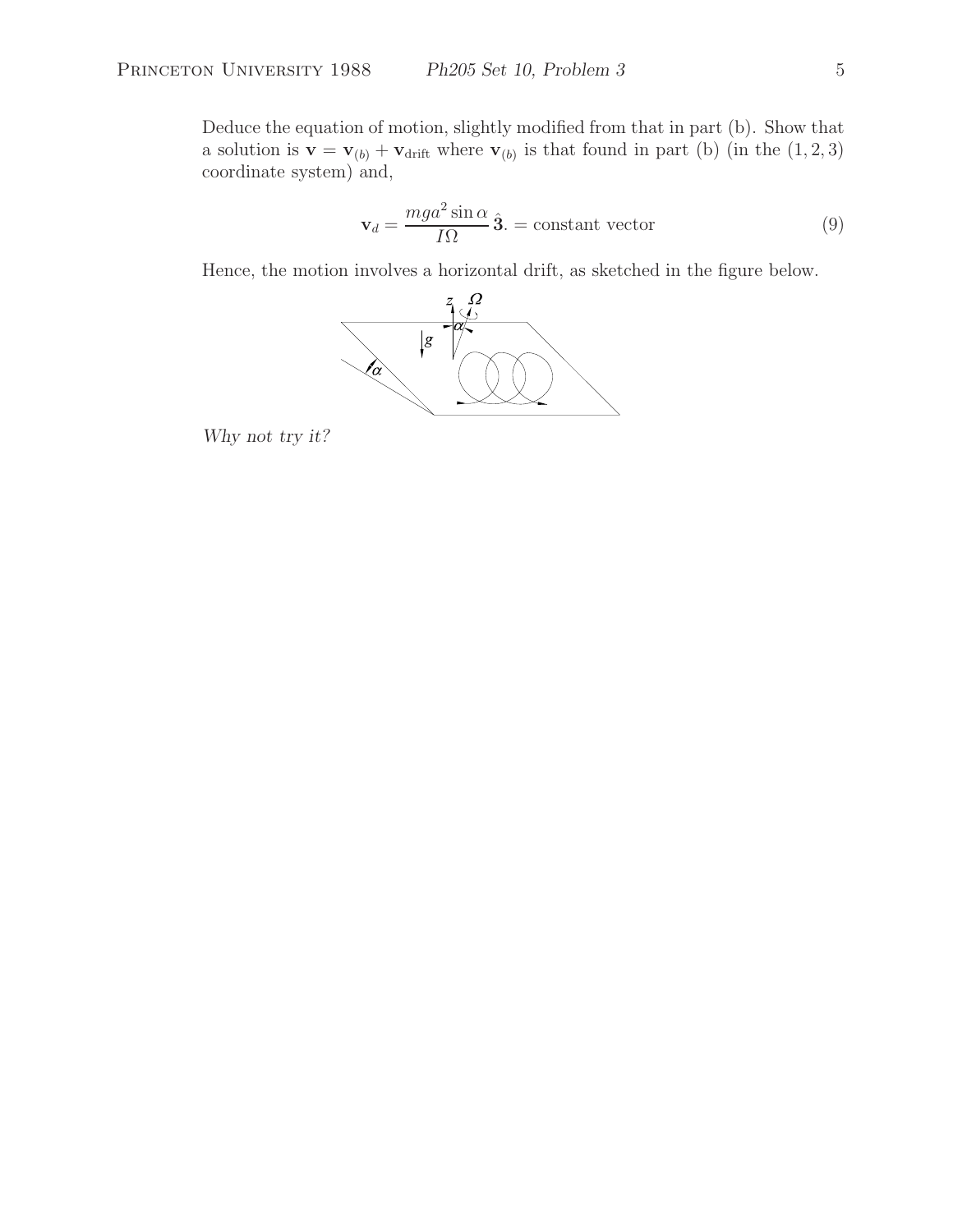#### 4. **Gyrocompass.**

A gyrocompass is a spinning flywheel whose axis *ω* of rotation is constrained to lie in a horizontal plane at the surface of the Earth.

If we analyze the motion in a frame fixed to the surface of the (spinning) Earth, the Coriolis force must be taken into account. When  $\omega$  makes angle  $\theta$  to the North, as shown in the figure, the left side of the flywheel is moving up, and the Coriolis force on it is to the West. Similarly, the right side of the flywheel is moving down, and the Coriolis force on it is to the East. Hence, there is a net torque on the flywheel that tends to restore  $\theta$  to zero, *i.e.*, to the North.



(a) Suppose the flywheel is a hoop of mass  $m$  and radius  $a$ . Calculate the total Coriolis torque about the center of the hoop to show that,

$$
\tau_1 = ma^2 \omega \Omega \sin \lambda \sin \theta, \qquad \tau_2 = -ma^2 \omega \Omega \sin \lambda \cos \theta, \qquad \tau_3 = 0,
$$
 (10)

where  $\hat{\mathbf{1}}, \hat{\mathbf{2}}, \hat{\mathbf{3}}$  are principal axes (but not body axes), with  $\hat{\mathbf{1}}$  vertical upwards (*i.e.*,  $\hat{\mathbf{1}} = \hat{\mathbf{z}}$ ),  $\hat{\mathbf{2}}$  horizontal, and  $\hat{\mathbf{3}}$  along the symmetry axis of the hoop;  $\Omega$  is the angular velocity of the Earth, and  $\lambda$  is the colatitude of the gyrocompass.

Show that this torque causes the gyrocompass to make small oscillations in  $\theta$  with angular frequency  $\sqrt{2\omega\Omega\sin\lambda}$ .

(b) Analyze the motion in an inertial frame, where the torque equation about the center of the hoop is  $\tau = d\mathbf{L}/dt$ , where **L** is the angular momentum. In this frame, the torque is only due to the constraint forces on the axle of the gyrocompass, which keep the axle in the horizontal plane with respect to the Earth, but which do not make the gyro point North.

Note that  $\mathbf{L} = \mathbf{I} \cdot \boldsymbol{\omega}_{\text{total}}$ , where the total angular velocity has three pieces,

- Rotation about the gyro axle (axis  $\hat{3}$ ) with angular velocity  $\omega$ .
- Rotation at angular velocity  $\dot{\theta}$  about the local vertical axis  $(\hat{\mathbf{z}} = \hat{\mathbf{1}})$  with respect to the Earth.
- Rotation at angular velocity  $\Omega$  of the Earth about its axis.

The principal axes  $\hat{1}, \hat{2}, \hat{3}$  introduced in part (a) rotate with angular velocity  $\omega_{123} = \theta + \omega$ .

Show that the components of the torque equation for with  $\tau_i = 0$  (in the inertial frame) lead to  $\dot{\omega} = 0$  and  $\ddot{\theta} + (2 \lambda \Omega \sin \lambda) \theta = 0$ , which leads again to the result of part (a).

*In practice, a motor is required to keep* ω *constant. And, the gyrocompass must have a mechanism to find the horizontal plane even when its supports are tipping,*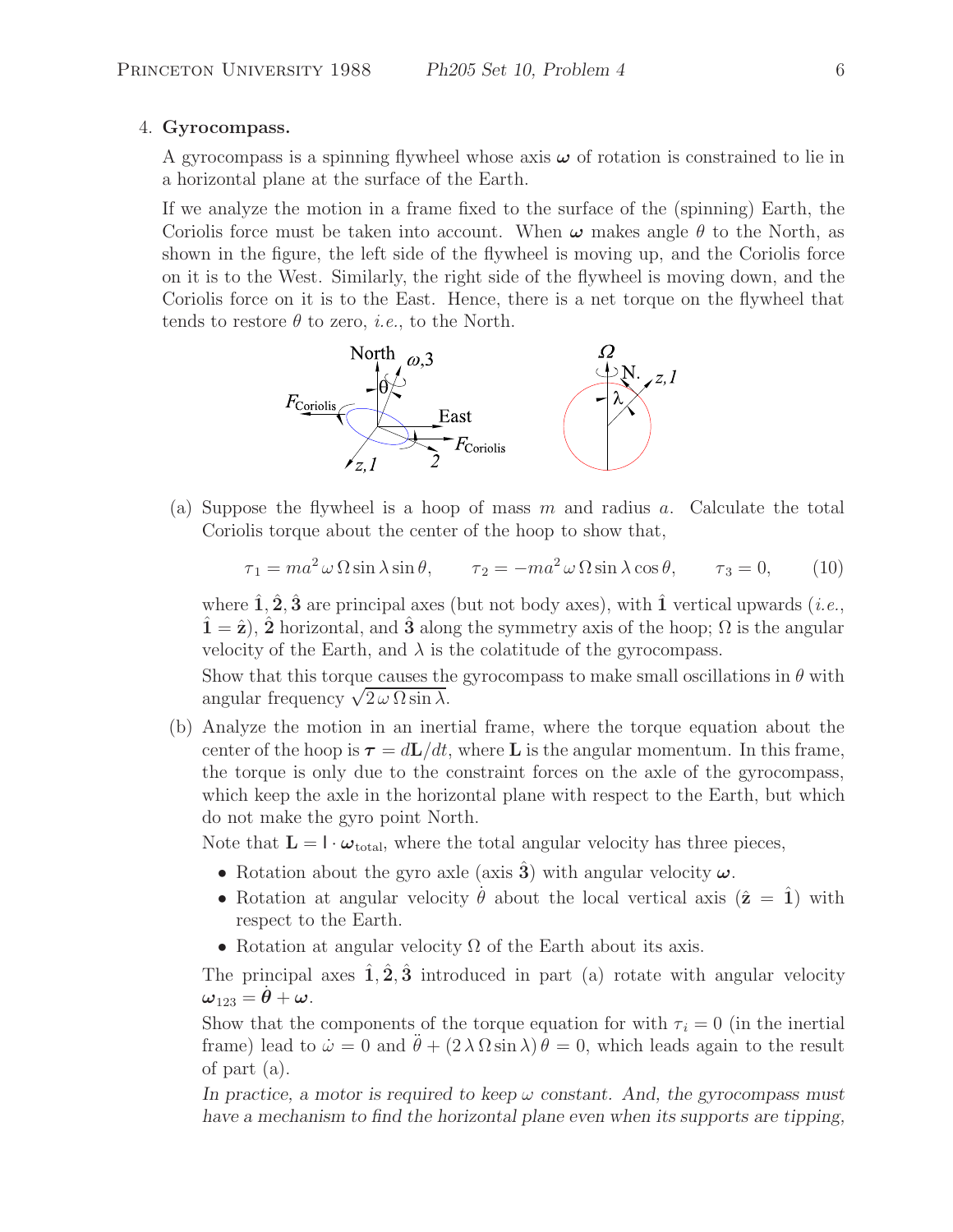*as on an airplane or ship. This requires a "plumb bob", and a mechanism to defeat the effect of a possibly oscillation point of support...*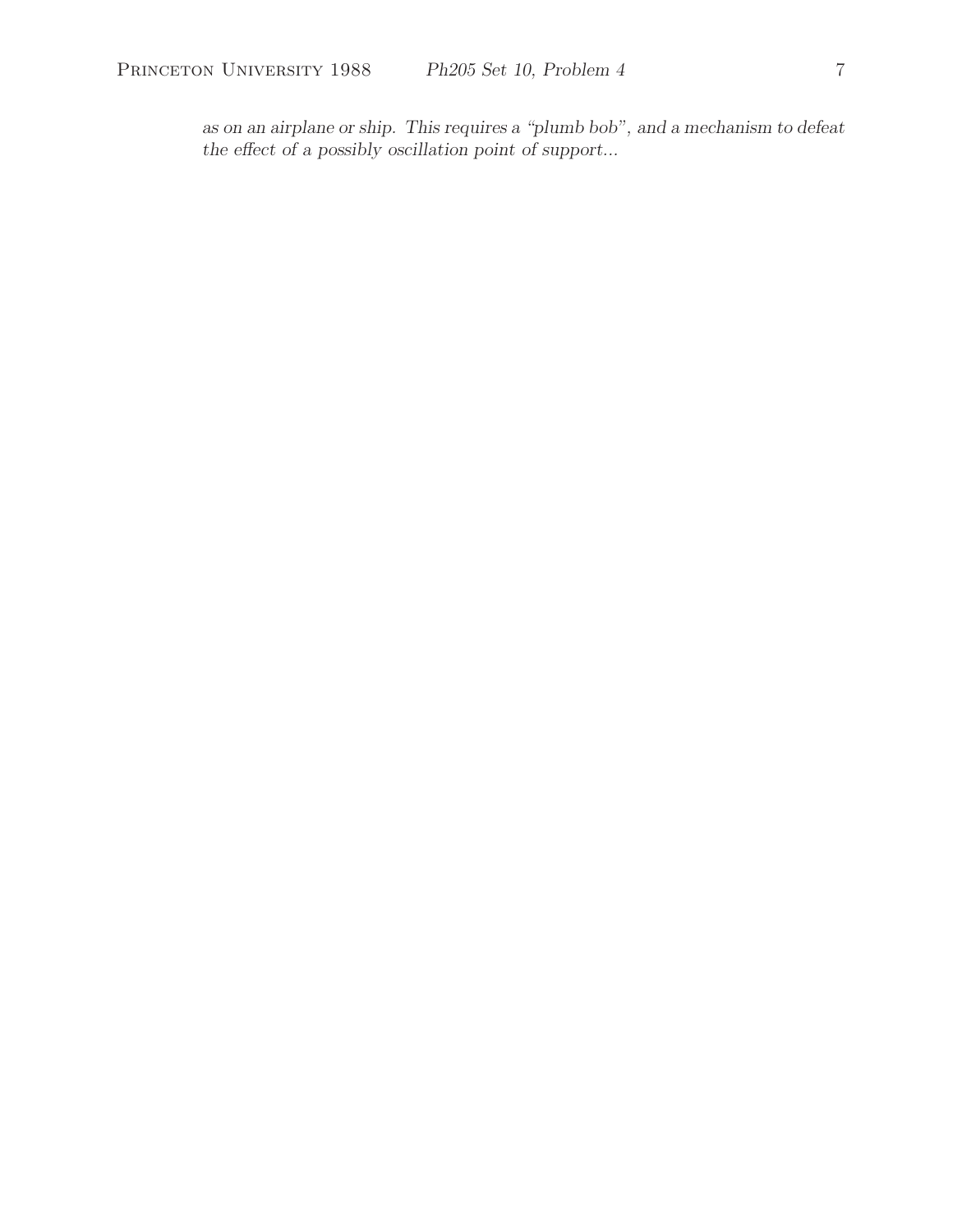## 5. **The Tennis Racquet Theorem.**

Consider a rigid body whose principal moments of inertia are  $I_1 < I_2 < I_3$ . As discussed in sec. 37 of Landau's *Mechanics*, free rotation with angular velocity *ω* pointing close to axis 2 is "unstable".



Examine the special case where the kinetic energy has the form  $T = L^2/2I_2$ , and **L** is the angular momentum about the center of mass. Use expressions for T and **L** to show that,

$$
\omega_1^2 = \frac{I_3 - I_2}{I_3 - I_1} \frac{L^2 - I_2^2 \omega_2^2}{I_1 I_2} , \qquad \omega_3^2 = \frac{I_2 - I_1}{I_3 - I_1} \frac{L^2 - I_2^2 \omega_2^2}{I_2 I_3} , \tag{11}
$$

and that Euler's equations lead to,

$$
\omega_1 = \omega_{1,\text{max}} \operatorname{sech}[k \,\omega_{2,\text{max}}\,(t - t_0)],\tag{12}
$$

$$
\omega_2 = \omega_{2,\text{max}} \tanh[k \,\omega_{2,\text{max}} \,(t - t_0)], \qquad \omega_{2,\text{max}} = \frac{L}{I_2}, \qquad k = \sqrt{\frac{(I_3 - I_2)(I_2 - I_1)}{I_1 I_3}}, (13)
$$

$$
\omega_3 = \omega_{3,\text{max}} \operatorname{sech}[k \,\omega_{2,\text{max}} \,(t - t_0)]. \tag{14}
$$

As  $t \to \infty$ ,  $\omega_1$ ,  $\omega_3 \to 0$  while  $\omega_2 \to \omega_{2,\text{max}}$ , and the final rotation is about axis 2. Thus, for this special case of motion along "separating polhodes", a kind of stability occurs. That is, the motion consider in this problem is along the dashed lines in the figure below.



In practice, the special case is hard to achieve, since for any slight perturbation of the kinetic energy T away from  $L^2/2I_2$ ,  $\omega$  will move towards axis 2 along a path close to one of the separating polhohdes, then "bounce away" from the **2**ˆ axis and move towards axis <sup>−</sup>**2**<sup>ˆ</sup> along a path close to the other separating polhode, "bounce away" from this axis, and repeat the cycle.... To a viewer of the spinning tennis racquet, this cycle seems "unstable" because the axis of rotation migrates between **2** and  $\overline{-2}$  every half cycle, although in the mathematical sense it is a "stable" orbit.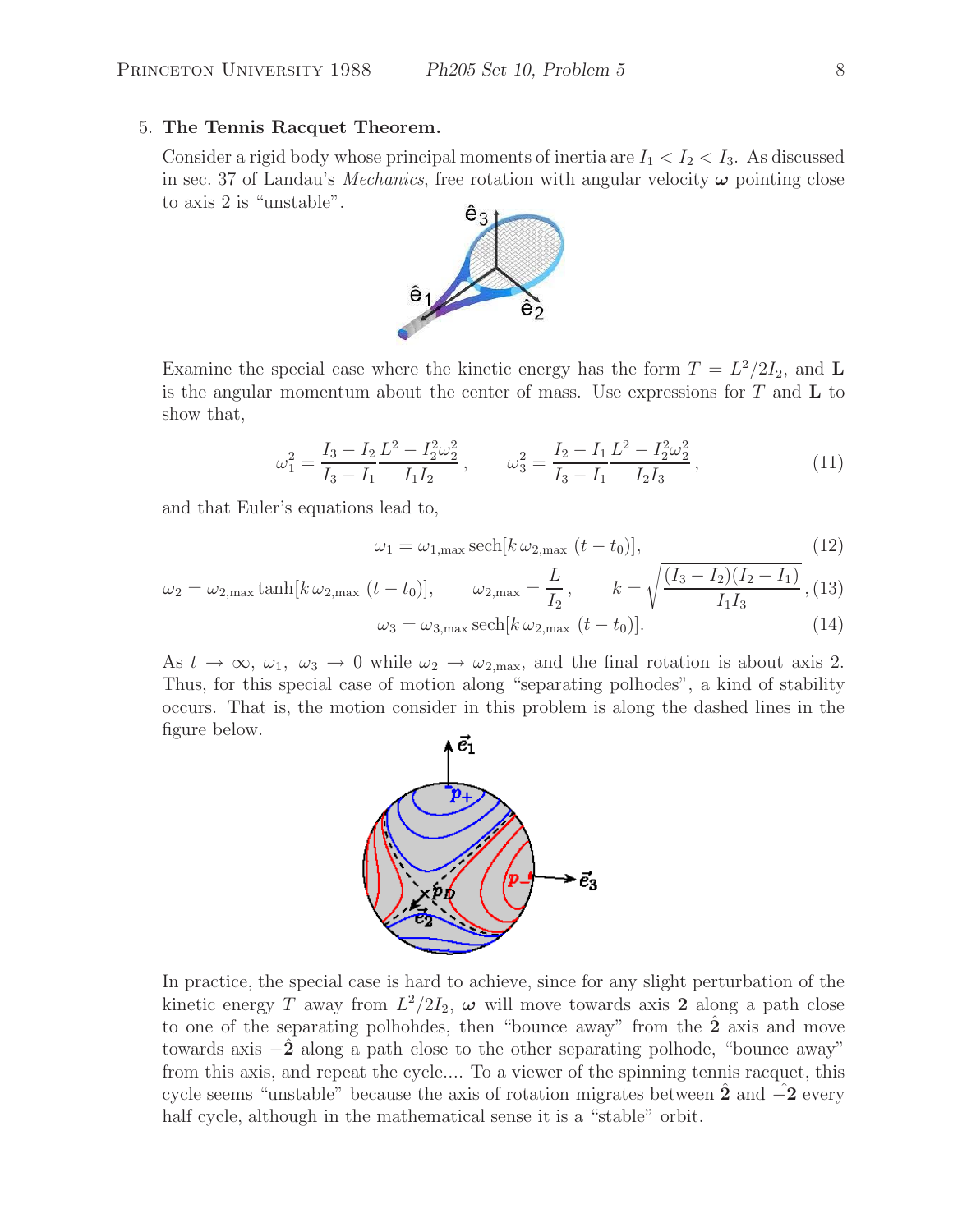We infer from this problem that the cycle time for trajectories very close to the separating polhodes is very long, approaching infinity in the limit considered here. The long period of such cycles contributes to the impression by the "casual" observer that the motion is "unstable".

*One of many YouTube videos on this theme:* https://www.youtube.com/watch?v=1VPfZ\_XzisU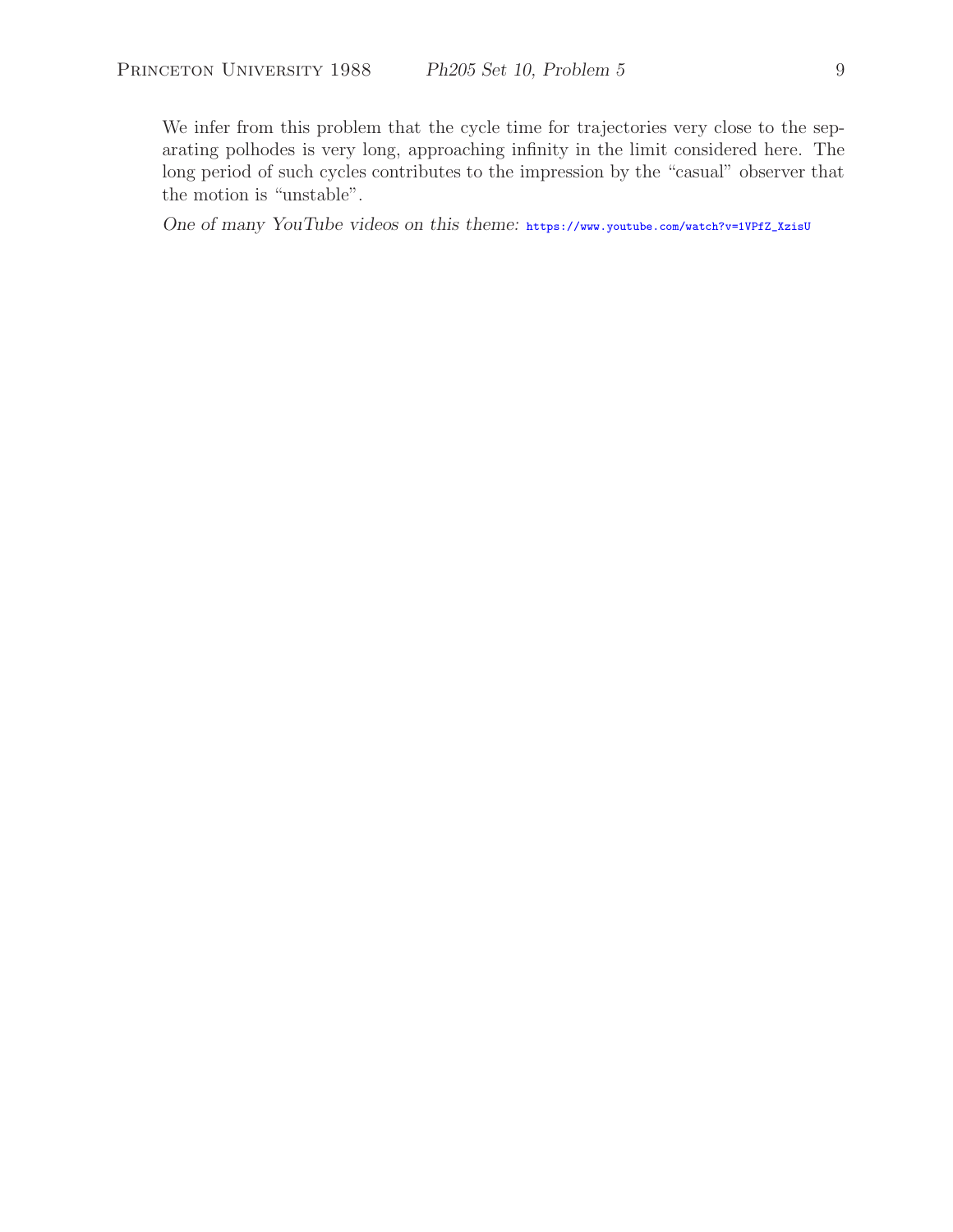## **Solutions**

#### 1. **Spinning Coin Revisited.**

*This appears as Prob. 11-58, p. 353 of* W. Chester, *Mechanics* (Allen & Unwin, 1979), http://kirkmcd.princeton.edu/examples/mechanics/chester\_mechanics\_79.pdf

We consider a coin spinning without friction on a horizontal table. Unlike Prob. 6, Set 9, the instantaneous axis is not necessarily the diameter in the vertical plane.

We use Lagrange's method to find the motion in terms of three Euler angles,  $\theta = \text{angle}$ of the symmetry axis of the coin to the vertical,  $\phi =$  azimuthal angle of the horizontal diameter of the coin, and  $\psi = \text{angle to the horizontal of body axis 1, where body axes}$ 1 and 2 are in the plane of the disk and axis 3 is the symmetry axis.



(a) As deduced in eq. (35.2), p. 111 of L.D. Landau and E.M. Lifshitz, *Mechanics*, 3rd ed. (Pergamon, 1976), http://kirkmcd.princeton.edu/examples/mechanics/landau\_mechanics.pdf, the kinetic energy of rotation about the center of the disk is,

$$
T_{\rm rot} = \frac{I_1}{2} \left( \dot{\theta}^2 + \dot{\phi}^2 \sin^2 \theta \right) + \frac{I_3}{2} \left( \dot{\phi} \cos \theta + \dot{\psi} \right)^2, \tag{15}
$$

where for a thin, uniform disk of mass m and radius a,  $I_1 = I_2 = ma^2/4$  and  $I_3 = ma^2/2$ .

The center of the disk is at height  $z = a \sin \theta$  above the table, so the kinetic energy of the motion of the center of mass of the disk is,

$$
T_{\rm cm} = \frac{m\dot{z}^2}{2} = \frac{ma^2\dot{\theta}^2\cos^2\theta}{2},
$$
\n(16)

and the potential energy can be written as,

$$
V = mga\sin\theta.\tag{17}
$$

The energy  $E = T + V = T_{cm} + T_{rot} + V$  is conserved, and as the Lagrangian  $\mathcal{L} = T - V$  does not depend on either  $\phi$  or  $\psi$ , the generalized momenta  $P_{\phi}$  and  $P_{\psi}$  are also conserved,

$$
P_{\phi} = \frac{\partial \mathcal{L}}{\partial \phi} = \frac{\partial T_{\text{rot}}}{\partial \phi} = \left( I_1 \sin^2 \theta + I_3 \cos^2 \theta \right) \dot{\phi} + I_3 \dot{\psi} \cos \theta, \tag{18}
$$

$$
P_{\psi} = \frac{\partial \mathcal{L}}{\partial \psi} = \frac{\partial T_{\text{rot}}}{\partial \psi} = I_3 \left( \dot{\phi} \cos \theta + \dot{\psi} \right). \tag{19}
$$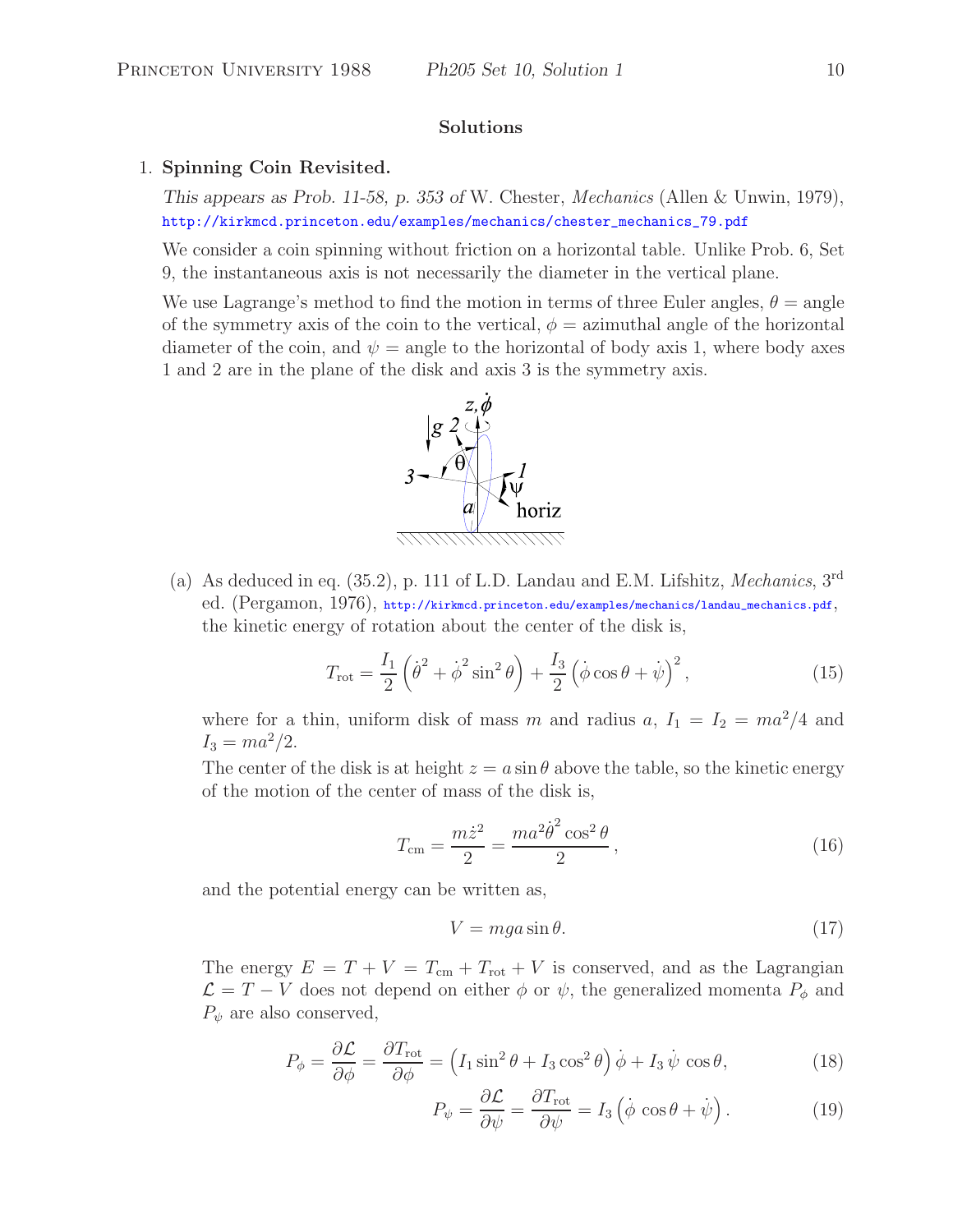Note that the total angular momentum vector is (from eq. (35.1), p. 111 of the above link),

$$
\boldsymbol{\omega} = \left( \dot{\phi} \sin \theta \sin \psi + \dot{\theta} \cos \psi, \dot{\phi} \sin \theta \cos \psi - \dot{\theta} \sin \psi, \dot{\phi} \cos \theta + \dot{\psi} \right), \tag{20}
$$

so we recognize that the conserved, generalized momentum  $P_{\psi}$  is the angular momentum about axis 3,

$$
P_{\psi} = I_3 \left( \dot{\phi} \cos \theta + \dot{\psi} \right) = I_3 \omega_3 = L_3. \tag{21}
$$

The forces on the spinning coin are only vertical, so the angular momentum  $L_z$ about the vertical axis is also conserved. Since angle  $\phi$  is the azimuth about the vertical axis, we anticipate that the conserved, generalized momentum  $P_{\phi}$  is  $L_z$ . To verify this, we consider a moment when angle  $\psi = 0$ , axis 1 is horizontal, and axis 2 is in a vertical plane containing the center of the coin. Then, the total angular momentum in the  $(1, 2, 3)$  system is  $\boldsymbol{\omega} = (\dot{\theta}, \dot{\phi} \sin \theta, \dot{\phi} \cos \theta + \dot{\psi}),$ the angular momentum is,

$$
\mathbf{L} = \mathbf{I} \cdot \boldsymbol{\omega} = \left( I_1 \dot{\theta}, I_2 \dot{\phi} \sin \theta, I_3 \left( \dot{\phi} \cos \theta + \dot{\psi} \right) \right), \tag{22}
$$

and,

$$
L_z = L_2 \sin \theta + L_3 \cos \theta = I_1 \dot{\phi} \sin^2 \theta + I_3 \left( \dot{\phi} \cos^2 \theta + \dot{\psi} \cos \theta \right) = P_{\phi}.
$$
 (23)

Of the equations of motion, only that for coordinate  $\theta$  remains to be discussed,

$$
\frac{d}{dt}\frac{\partial \mathcal{L}}{\partial \dot{\theta}} = I_1 \ddot{\theta} = \frac{\partial \mathcal{L}}{\partial \theta} = I_1 \dot{\phi}^2 \sin \theta \cos \theta - I_3 \left(\dot{\phi} \cos \theta + \dot{\psi}\right) \dot{\phi} \sin \theta - mga \cos \theta
$$
\n
$$
= \sin \theta \left(I_1 \dot{\phi}^2 \cos \theta - I_3 \omega_3 \dot{\phi} - \frac{mga \cos \theta}{\sin \theta}\right) = \frac{ma^2 \sin \theta}{4} \left(\dot{\phi}^2 \cos \theta - 2\omega_3 \dot{\phi} - \frac{4g \cos \theta}{a \sin \theta}\right). (24)
$$

For steady motion,  $\theta = 0$ , and,

$$
\dot{\phi}_{\text{steady}} = \frac{\omega_3 \pm \sqrt{\omega_3^2 + 4g\cos^2\theta/a\sin\theta}}{\cos\theta}.
$$
\n(25)

This relation becomes invalid at  $\theta = 90^{\circ}$ , when the coin is "on edge". For  $\theta = 0$ , eq. (24) provides no constraint on the steady motion, so  $\phi = \omega_3$  (in this case) is arbitrary (in the idealization of zero friction).

- (b) For steady motion at  $\theta = 90^{\circ}$ , eq. (24) reduces to  $I_3 \omega_3 \dot{\phi} = 0$ , which implies that,
	- Either  $\omega_3$  arbitrary,  $\dot{\phi} = 0, \Leftrightarrow$  rolling and slipping,
	- Or  $\omega_3 = 0$ ,  $\dot{\phi}$  arbitrary,  $\Leftrightarrow$  spinning on edge.

To discuss the stability of the second case, spinning on edge, we consider a small departure,  $\theta = \pi/2 + \epsilon$  from the steady motion. Then,  $\ddot{\theta} = \ddot{\epsilon}$ ,  $\cos \theta \approx -\epsilon$ ,  $\sin \theta \approx 1$ , and the equation of motion (24) becomes,

$$
I_1 \ddot{\epsilon} \approx -I_1 \dot{\phi}^2 \epsilon - I_3 \omega_3 \dot{\phi} + mga\epsilon = -\left(I_1 \dot{\phi}^2 - mga\right)\epsilon - L_3 \dot{\phi},\tag{26}
$$

which is stable (simple harmonic motion in  $\epsilon$  with constant  $\phi$ ) for,

$$
\dot{\phi} > \sqrt{\frac{mga}{I_1}} = 2\sqrt{\frac{g}{a}}.
$$
\n(27)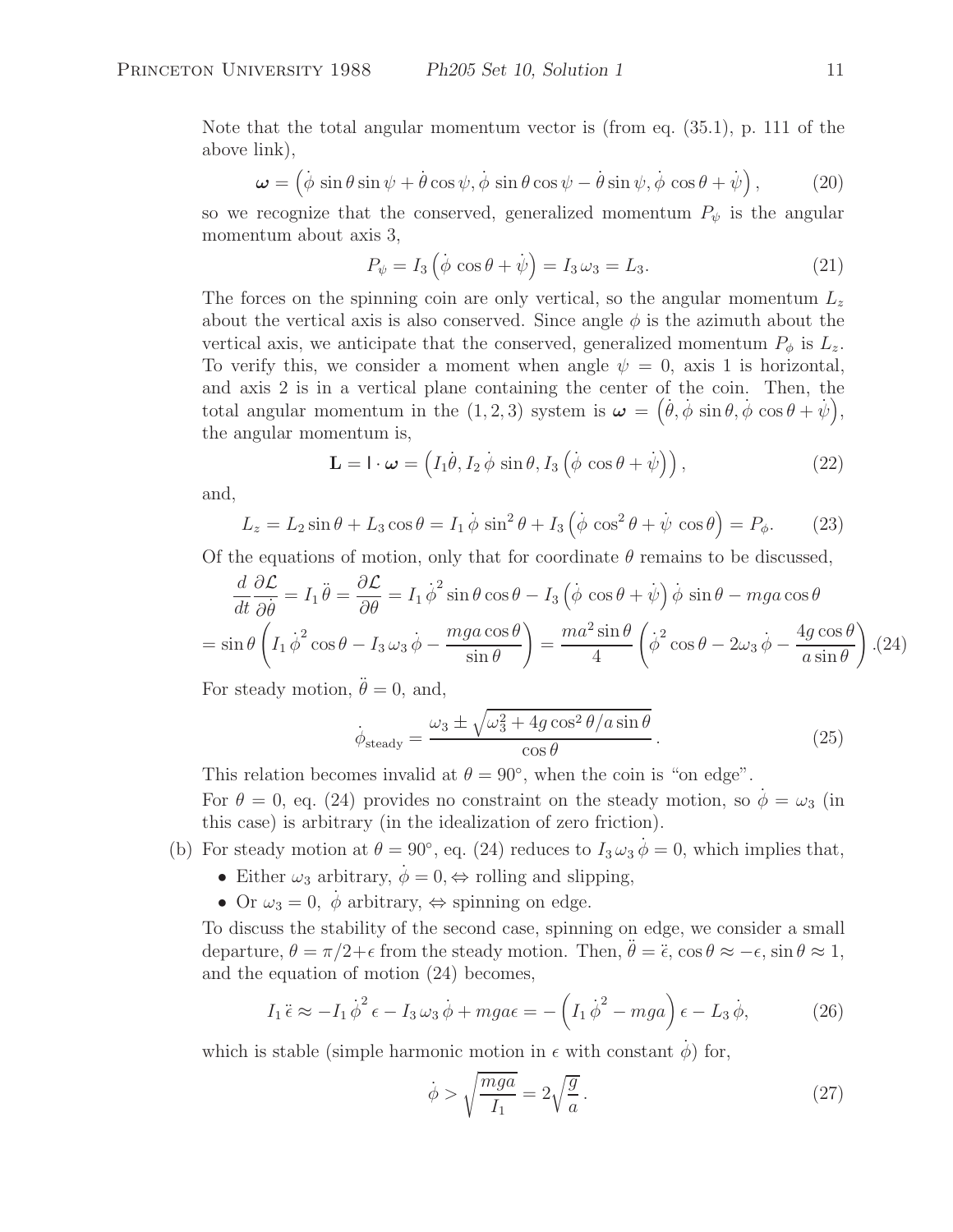# 2. **Rolling Disk Revisited.**

We consider arbitrary motion of a thin, uniform disk of mass  $m$  and radius a that rolls without slipping on a horizontal plane.

We use a coordinate system that is similar to, but not quite the same as that of Euler:

- ˆ**z** is vertical.
- Principal axis  $\hat{1}$  is always horizontal.
- Principal axis  $\hat{2}$  lies in a vertical plane that includes the center of the disk.
- Principal axis  $\hat{\mathbf{3}} = \hat{\mathbf{1}} \times \hat{\mathbf{2}}$  is the symmetry axis of the disk.

The axes  $(1, 2, 3)$  are principal axes, but they are not body axes (that are fixed with respect to the rotating disk).



We also define,

- $\theta = \text{angle between } \hat{\mathbf{3}} \text{ and } \hat{\mathbf{z}}.$
- $\dot{\phi}$  = angular velocity of the disk, and of the (1, 2, 3) axes, about the vertical.
- $\bullet$  **F** = the force on the disk at the point of contact with the horizontal surface.

The "elementary" equations of motion are,

$$
\mathbf{F}_{\text{total}} = \mathbf{F} - mg\,\hat{\mathbf{z}} = m\frac{d\mathbf{v}_{\text{cm}}}{dt}, \qquad \boldsymbol{\tau}_{\text{cm}} = \mathbf{a} \times \mathbf{F} = \frac{d\mathbf{L}_{\text{cm}}}{dt}.
$$
 (28)

The constraint of rolling without slipping can be written in terms of velocities (as a time-dependent version of Chasles' theorem),

$$
\mathbf{v}_{\text{contact}} = 0 = \mathbf{v}_{\text{cm}} + \boldsymbol{\omega} \times \mathbf{a},\tag{29}
$$

where,

- $\mathbf{a} = -a\,\hat{2} = \text{vector from the center of mass to the point of the constant.}$
- $\omega_{(1,2,3)} = \dot{\theta} \hat{\mathbf{1}} + \dot{\phi} \hat{\mathbf{z}} = \text{angular velocity of the axes } (1,2,3).$
- $\psi = (\text{spin})$  angular velocity of the disk relative to the  $(1, 2, 3)$  axes.
- $\omega = \omega_{(1,2,3)} + \dot{\psi} \hat{\mathbf{3}} =$  total angular velocity of the disk.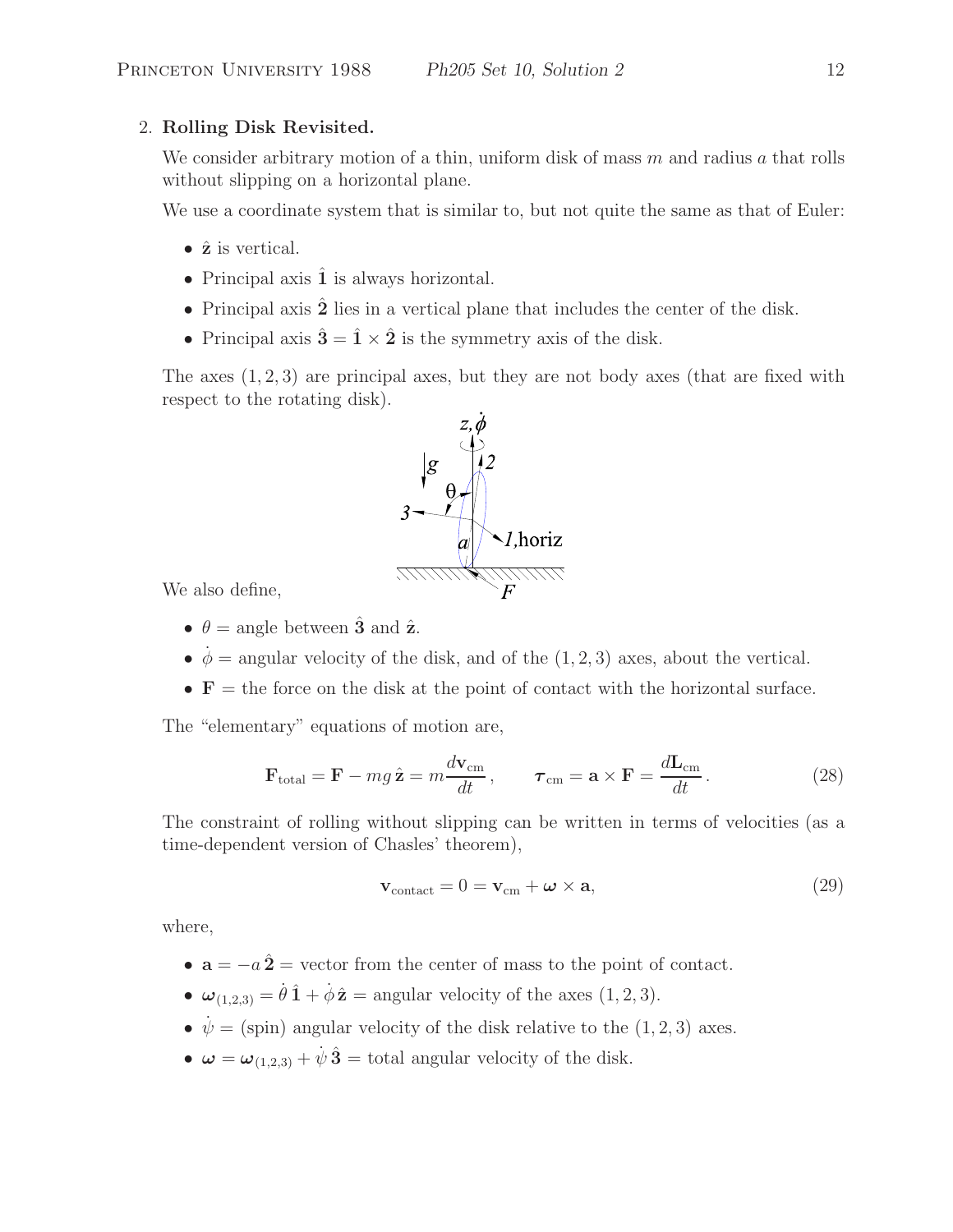We also have that the principal moments of inertial about the center of the disk are  $I_1 = I_2 = I_3/2 = ma^2/4$ , and,

$$
\hat{\mathbf{z}} = \sin \theta \,\hat{\mathbf{2}} + \cos \theta \,\hat{\mathbf{3}},\tag{30}
$$

$$
\omega = \dot{\theta}\,\hat{1} + \dot{\phi}\,\hat{z} + \dot{\psi}\,\hat{3} = \dot{\theta}\,\hat{1} + \dot{\phi}\sin\theta\,\hat{2} + \left(\dot{\psi} + \dot{\phi}\cos\theta\right)\,\hat{3},\tag{31}
$$

$$
\mathbf{L}_{\rm cm} = I_{\rm cm} \cdot \boldsymbol{\omega} = \left[ I_1 \dot{\theta} \, \hat{\mathbf{1}} + I_1 \dot{\phi} \sin \theta \, \hat{\mathbf{2}} + I_3 \left( \dot{\psi} + \dot{\phi} \cos \theta \right) \hat{\mathbf{3}} \right]. \tag{32}
$$

We note that  $\omega_3 = \dot{\psi} + \dot{\phi} \cos \theta$ .

From the rolling constraint (29), we have that,

$$
\mathbf{v}_{\rm cm} = -\boldsymbol{\omega} \times \mathbf{a} = a\boldsymbol{\omega} \times \hat{\mathbf{2}}, \qquad \frac{d\mathbf{v}_{\rm cm}}{dt} = a\frac{d}{dt}(\boldsymbol{\omega} \times \hat{\mathbf{2}}). \tag{33}
$$

The equation of motion of the center of mass can now be rewritten as,

$$
\mathbf{F} = mg\,\hat{\mathbf{z}} + m\frac{d\mathbf{v}_{\rm cm}}{dt} = mg(\sin\theta\,\hat{\mathbf{2}} + \cos\theta\,\hat{\mathbf{3}}) + ma\frac{d}{dt}(\boldsymbol{\omega}\times\hat{\mathbf{2}}),\tag{34}
$$

and the torque equation about the center of mass can be rewritten as,

$$
\boldsymbol{\tau}_{\rm cm} = \mathbf{a} \times \mathbf{F} = -a \,\hat{\mathbf{2}} \times \left[ mg(\sin \theta \,\hat{\mathbf{2}} + \cos \theta \,\hat{\mathbf{3}}) + ma \frac{d}{dt} (\boldsymbol{\omega} \times \hat{\mathbf{2}}) \right]
$$
  
= -mga \cos \theta \,\hat{\mathbf{1}} + ma^2 \,\hat{\mathbf{2}} \times \frac{d}{dt} (\omega\_3 \,\hat{\mathbf{1}} - \dot{\theta} \,\hat{\mathbf{3}})   
= \frac{d\mathbf{L}\_{\rm cm}}{dt} = \frac{d}{dt} (I\_1 \dot{\theta} \,\hat{\mathbf{1}} + I\_1 \dot{\phi} \sin \theta \,\hat{\mathbf{2}} + I\_3 \omega\_3 \,\hat{\mathbf{3}}). \tag{35}

Note that for axis  $\hat{\mathbf{i}}$ ,

$$
\frac{d\hat{\mathbf{i}}}{dt} = \boldsymbol{\omega}_{(1,2,3)} \times \hat{\mathbf{i}} = (\dot{\theta}\,\hat{\mathbf{1}} + \dot{\phi}\,\hat{\mathbf{z}}) \times \hat{\mathbf{i}} = (\dot{\theta}\,\hat{\mathbf{1}} + \dot{\phi}\sin\theta\,\hat{\mathbf{2}} + \dot{\phi}\cos\theta\,\hat{\mathbf{3}}) \times \hat{\mathbf{i}},\tag{36}
$$

$$
\frac{d\hat{\mathbf{1}}}{dt} = \dot{\phi}\cos\theta\,\hat{\mathbf{2}} - \dot{\phi}\sin\theta\,\hat{\mathbf{3}}, \qquad \frac{d\hat{\mathbf{2}}}{dt} = -\dot{\phi}\cos\theta\,\hat{\mathbf{1}} + \dot{\theta}\,\hat{\mathbf{3}}, \qquad \frac{d\hat{\mathbf{3}}}{dt} = \dot{\phi}\sin\theta\,\hat{\mathbf{1}} - \dot{\theta}\,\hat{\mathbf{2}}.\tag{37}
$$

For steady motion,  $\dot{\phi}$ ,  $\omega_3$  constant,  $\dot{\theta} = 0$ , we have,

$$
\frac{d\hat{\mathbf{1}}}{dt} = \dot{\phi}\cos\theta\,\hat{\mathbf{2}} - \dot{\phi}\sin\theta\,\hat{\mathbf{3}}, \qquad \frac{d\hat{\mathbf{2}}}{dt} = -\dot{\phi}\cos\theta\,\hat{\mathbf{1}}, \qquad \frac{d\hat{\mathbf{3}}}{dt} = \dot{\phi}\sin\theta\,\hat{\mathbf{1}}, \tag{38}
$$

and only the  $\hat{1}$ -component of eq.  $(35)$  is nonzero,

$$
- mga\cos\theta - ma^2\omega_3\dot{\phi}\sin\theta = \left(-I_1\dot{\phi}^2\sin\theta\cos\theta + I_3\omega_3\dot{\phi}\sin\theta\right)
$$
(39)

$$
\dot{\phi}^2 \sin \theta \cos \theta - 6\omega_3 \dot{\phi} \sin \theta - \frac{4g}{a} \cos \theta = 0.
$$
 (40)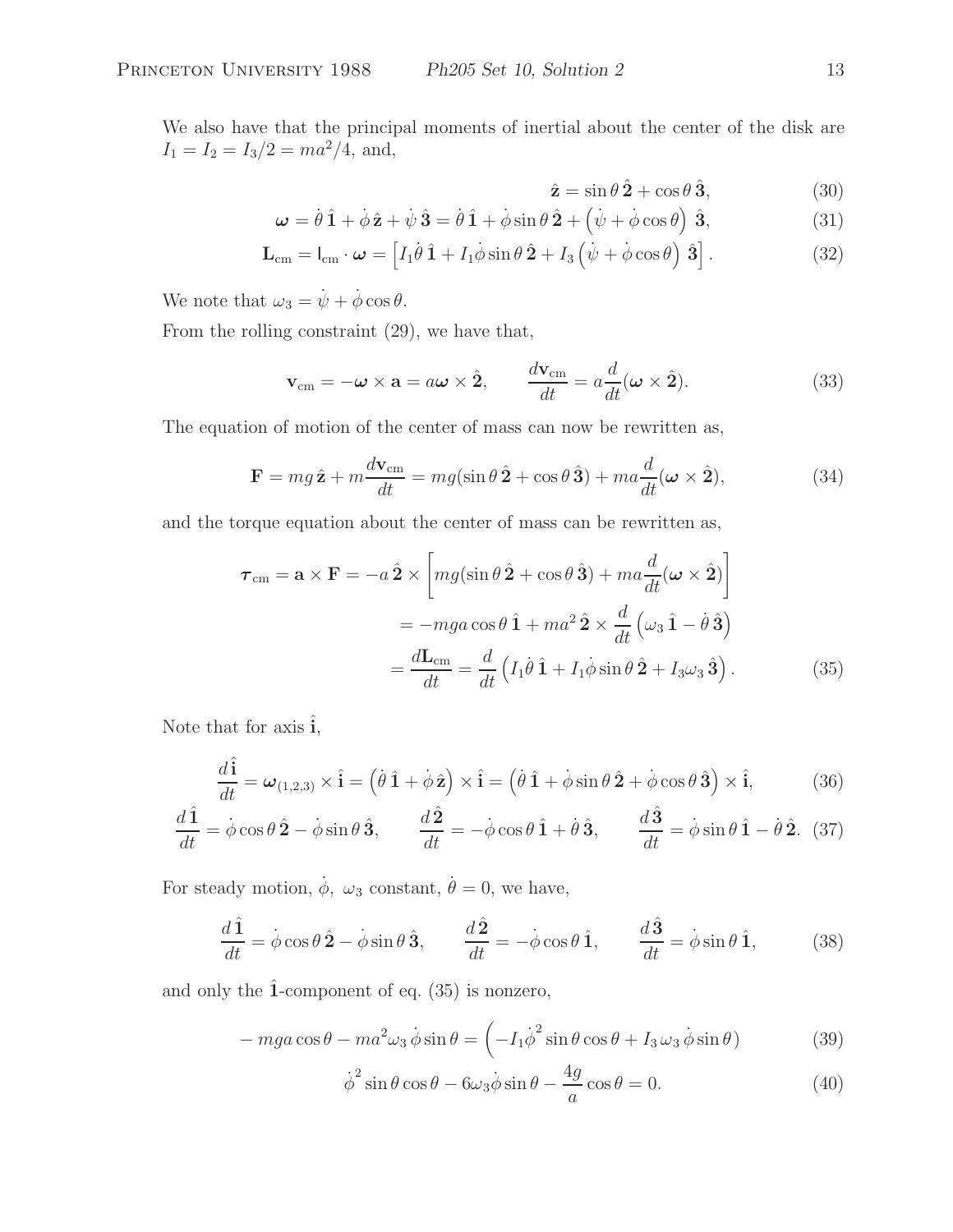At  $\theta = \pi/2$  the disk is "on edge". Here, we are interested in the rolling motion  $\dot{\phi} = 0$ but  $\omega_3$  arbitrary. Is this motion stable?

To answer this, we consider  $\theta = \pi/2 + \epsilon$  for small  $\epsilon$ , small  $\phi$  and arbitrary  $\omega_3$ . Then,  $\dot{\theta} = \dot{\epsilon}, \ddot{\theta} = \ddot{\epsilon}, \cos \theta \approx -\epsilon, \sin \theta \approx 1, \text{ and on ignoring small terms like } \epsilon \dot{\phi}, \text{ and we have,}$ 

$$
\frac{d\hat{1}}{dt} \approx -\epsilon \dot{\phi}\hat{2} - \dot{\phi}\hat{3}, \qquad \frac{d\hat{2}}{dt} \approx \epsilon \dot{\phi}\hat{1} + \dot{\epsilon}\hat{3}, \qquad \frac{d\hat{3}}{dt} \approx \dot{\phi}\hat{1} - \dot{\epsilon}\hat{2}, \tag{41}
$$

and eq.  $(35)$  becomes, (again ignoring  $2<sup>nd</sup>$ -order terms),

$$
\tau \approx \epsilon mga \hat{1} + \hat{2} \times ma^{2} \frac{d}{dt} \left(\omega_{3} \hat{1} - \dot{\epsilon} \hat{3}\right)
$$
  
\n
$$
\approx \epsilon mga \hat{1} + \hat{2} \times ma^{2} \left(\dot{\omega}_{3} \hat{1} - \ddot{\epsilon} \hat{3} - \epsilon \omega_{3} \dot{\phi} \hat{2} - \omega_{3} \dot{\phi} \hat{3} - \dot{\epsilon} \dot{\phi} \hat{1}\right)
$$
  
\n
$$
= \epsilon mga \hat{1} + ma^{2} \left(-\dot{\omega}_{3} \hat{3} - \ddot{\epsilon} \hat{1} - \omega_{3} \dot{\phi} \hat{1} + \dot{\epsilon} \dot{\phi} \hat{3}\right)
$$
  
\n
$$
= \left(\epsilon mga - ma^{2}(\ddot{\epsilon} + \omega_{3} \dot{\phi})) \hat{1} - ma^{2} \left(\dot{\omega}_{3} - \dot{\epsilon} \dot{\phi}\right) \hat{3}
$$
  
\n
$$
= \frac{d\mathbf{L}}{dt} \approx \frac{d}{dt} \left(I_{1} \dot{\epsilon} \hat{1} + I_{1} \dot{\phi} \hat{2} + I_{3} \omega_{3} \hat{3}\right)
$$
  
\n
$$
\approx I_{1} \ddot{\epsilon} \hat{1} + I_{1} \ddot{\phi} \hat{2} + I_{3} \dot{\omega}_{3} \hat{3} - I_{1} \dot{\epsilon} \dot{\phi} \hat{3} + I_{1} \dot{\phi} \dot{\epsilon} \hat{3} + I_{3} \omega_{3} \dot{\phi} \hat{1} - I_{3} \dot{\epsilon} \omega_{3} \hat{2}
$$
  
\n
$$
= \left(I_{1} \ddot{\epsilon} + I_{3} \omega_{3} \dot{\phi}\right) \hat{1} + \left(I_{1} \ddot{\phi} - I_{3} \dot{\epsilon} \omega_{3}\right) \hat{2} + I_{3} \dot{\omega}_{3} \hat{3}.
$$
 (42)

Then,

- $\hat{3}$  terms  $\Rightarrow$   $(ma^2 + I_3) \dot{\omega}_3 \approx ma^2 \dot{\epsilon} \dot{\phi} \approx 0$ ,  $\Rightarrow \omega_3 \approx \text{constant}$ , since  $\epsilon \dot{\phi}$  is of 2nd order.
- $\hat{\mathbf{2}}$  terms  $\Rightarrow I_1 \ddot{\phi} \approx I_3 \dot{\epsilon} \omega_3 \Rightarrow \dot{\phi} = I_3 \epsilon \omega_3 / I_1 = 2 \epsilon \omega_3.$
- $\hat{1}$  terms  $\Rightarrow$   $(ma^2+I_1)\tilde{\epsilon} \approx -(ma^2+I_3)\omega_3\dot{\phi} + \epsilon mga \approx -\epsilon(I_3(ma^2+I_3)\omega_3^2/I_1-mga).$

Hence, the rolling "on edge" is stable if  $\omega_3 > \sqrt{I_1 m g a / I_3 (m a^2 + I_3)} = \sqrt{g/3a}$ ; otherwise the disk falls over into (generally unstable) motion of the form considered in Prob. 5, Set 9.

*This problem is Ex. 11.6.5, p. 339 of* W. Chester, *Mechanics* (Allen & Unwin, 1979), http://kirkmcd.princeton.edu/examples/mechanics/chester\_mechanics\_79.pdf *Additional aspects of this problem are discussed in* http://kirkmcd.princeton.edu/examples/rollingdisk.pdf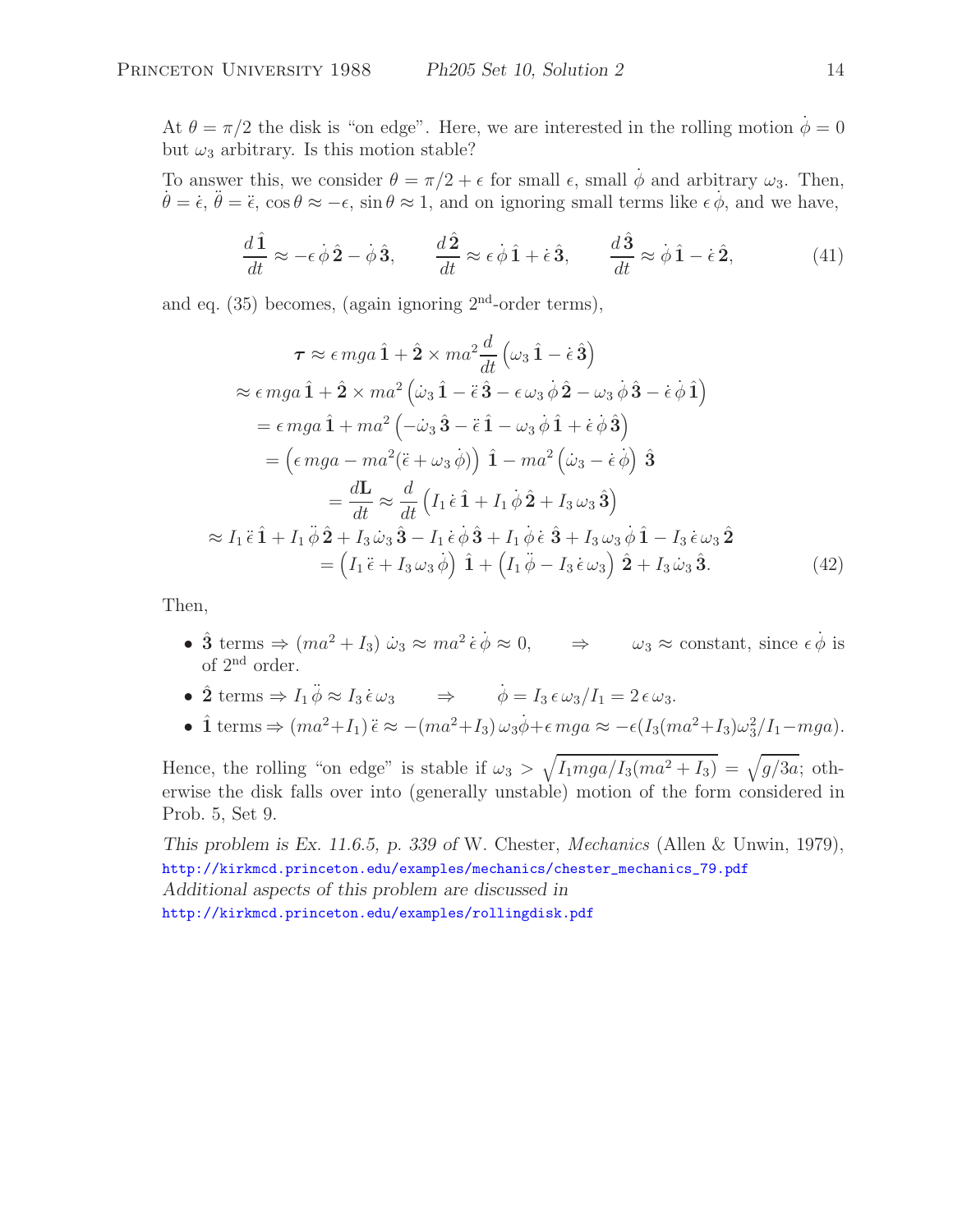### 3. **Marble Rolling on a Turntable.**

*This problem first appeared on pp. 280-283 of* S. Earnshaw, *Dynamics*, 3rd ed. (Cambridge, 1844), http://kirkmcd.princeton.edu/examples/mechanics/earnshaw\_44.pdf *See also,* http://kirkmcd.princeton.edu/examples/mechanics/weltner\_ajp\_47\_984\_79.pdf http://kirkmcd.princeton.edu/examples/mechanics/weckesser\_ajp\_65\_736\_97.pdf http://kirkmcd.princeton.edu/examples/mechanics/borisov\_ejp\_39\_065001\_18.pdf

A marble (uniform sphere of mass m and radius a) rolls without slipping on a horizontal turntable that rotates with constant angular velocity **Ω** about the symmetry axis of the turntable.

We make a vectorial analysis in the lab frame.

(a) The marble rolls without slipping, so the (nonholonomic) rolling constraint (and its time derivative) can be written as,

$$
\mathbf{v}_{\text{contact}} = \mathbf{v} + \boldsymbol{\omega} \times \mathbf{a} = \boldsymbol{\Omega} \times \mathbf{r}, \quad \frac{d\mathbf{v}_{\text{contact}}}{dt} = \frac{d\mathbf{v}}{dt} + \frac{d\boldsymbol{\omega}}{dt} \times \mathbf{a} = \boldsymbol{\Omega} \times \frac{d\mathbf{r}}{dt} = \boldsymbol{\Omega} \times \mathbf{v}, \tag{43}
$$

where,

- $\mathbf{a} = -a\hat{\mathbf{z}} = \text{vector from the center of the marble to the point of the center with }$ the turntable.
- **r** = vector perpendicular to the symmetry axis of the turntable to the center of the marble.
- $\mathbf{v} = d\mathbf{r}/dt =$  velocity of the center (of mass of) the marble.
- $\omega$  = total angular velocity of the marble in the lab frame.



(b) The equations of motion of the marble are,

$$
m\frac{d\mathbf{v}}{dt} = m\mathbf{g} + \mathbf{F}_{\text{contact}}, \quad I\frac{d\boldsymbol{\omega}}{dt} = \boldsymbol{\tau}_{\text{cm}} = \mathbf{a} \times \mathbf{F}_{\text{contact}} = \mathbf{a} \times \left(m\frac{d\mathbf{v}}{dt} - m\mathbf{g}\right), \tag{44}
$$

where the moment of inertia about the center of the (uniform) marble is  $I =$  $2ma^2/5$ .

In the first part of this problem, the turntable is horizontal, so **a** (and  $-\hat{z}$ ) is parallel to **g**, and the torque equation simplifies to,

$$
I\frac{d\omega}{dt} = m\mathbf{a} \times \frac{d\mathbf{v}}{dt} \,. \tag{45}
$$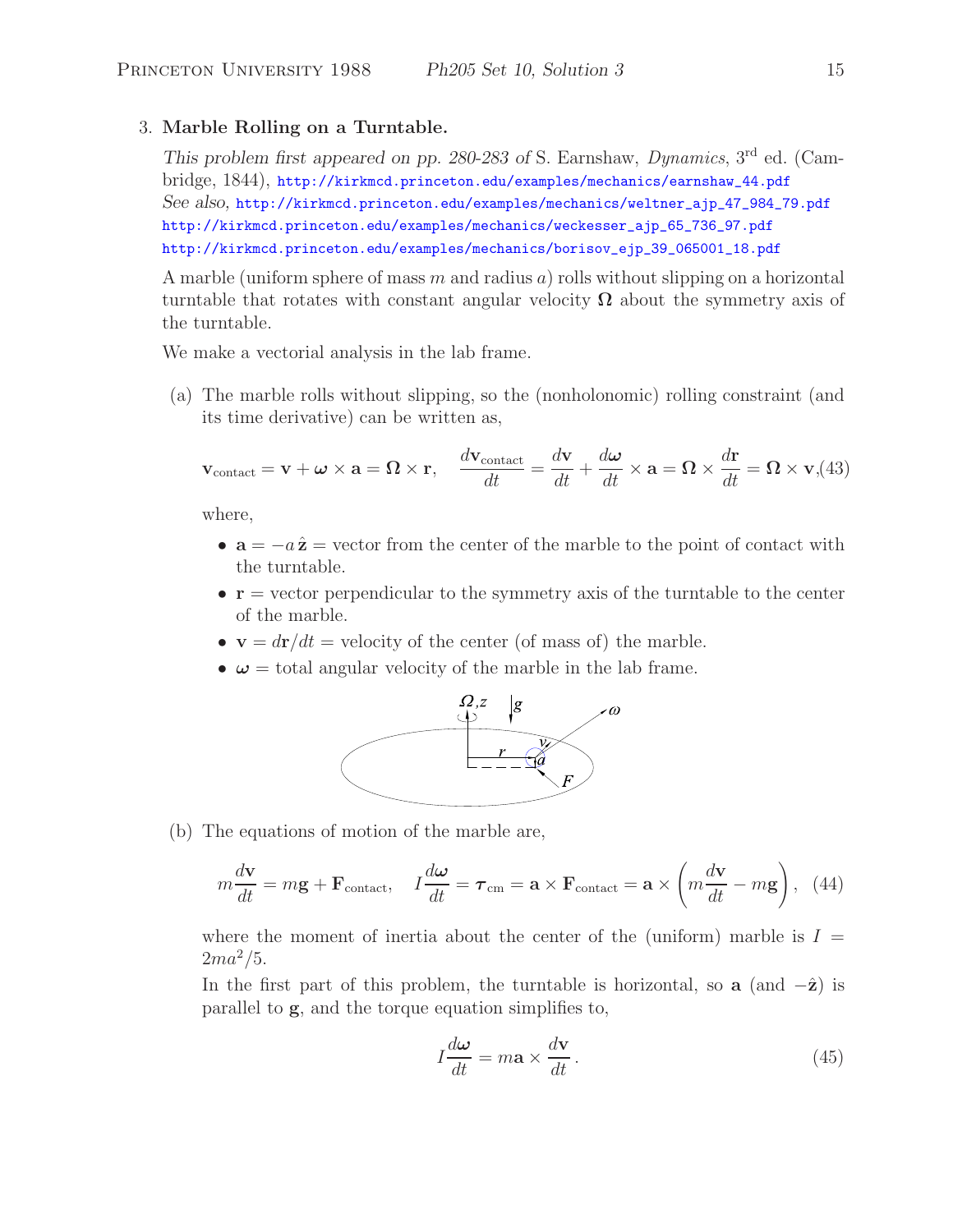To combine eqs. (43) and (45), we write,

$$
\mathbf{a} \times I \frac{d\mathbf{\omega}}{dt} = \mathbf{a} \times \left( m\mathbf{a} \times \frac{d\mathbf{v}}{dt} \right) = m \left( \mathbf{a} \cdot \frac{d\mathbf{v}}{dt} \right) \mathbf{a} - m a^2 \frac{d\mathbf{v}}{dt} = -m a^2 \frac{d\mathbf{v}}{dt}
$$

$$
= I \left( \frac{d\mathbf{v}}{dt} - \mathbf{\Omega} \times \mathbf{v} \right), \tag{46}
$$

$$
\frac{d\mathbf{v}}{dt} = \frac{I}{I + ma^2} \mathbf{\Omega} \times \mathbf{v} = \frac{I}{I + ma^2} \mathbf{\Omega} \times \frac{d\mathbf{r}}{dt}.
$$
 (47)

The acceleration  $d\mathbf{v}/dt$  is constant in magnitude and perpendicular to the velocity **v**, which corresponds to circular motion of the center of the marble. We integrate eq. (47) to find,

$$
\mathbf{v} = \frac{I}{I + ma^2} \mathbf{\Omega} \times (\mathbf{r} - \mathbf{R}) = \frac{I}{I + ma^2} \mathbf{\Omega} \times \boldsymbol{\rho}, \qquad v = \frac{I\Omega \rho}{I + ma^2},
$$
(48)

where  $\bf{R}$  is the (constant) vector from the center of the turntable to the center of the circle (on the turntable) in which the marble moves in the lab frame, and  $\rho = \mathbf{r} - \mathbf{R}$  is the vector from the center of the circle to the point of contact of the marble.



From eq. (48) we have, since  $\Omega$  is perpendicular to  $\rho$ ,

$$
\Omega \times \mathbf{v} = \frac{I}{I + ma^2} \Omega \times (\Omega \times \boldsymbol{\rho}) = -\frac{I}{I + ma^2} \Omega^2 \boldsymbol{\rho}, \qquad \boldsymbol{\rho} = \frac{I + ma^2}{I\Omega^2} \mathbf{v} \times \Omega. \tag{49}
$$

$$
\mathbf{R} = \mathbf{r} - \boldsymbol{\rho} = \mathbf{r} - \frac{I + ma^2}{I\Omega^2} \mathbf{v} \times \boldsymbol{\Omega} = \mathbf{r}_0 + \frac{I + ma^2}{I\Omega^2} \boldsymbol{\Omega} \times \mathbf{v}_0.
$$
 (50)

If we ignore a possible "spin" angular velocity about the z-axis, then the angular velocity component  $\omega_z$  is just that due to the motion of the marble in the circle of radius  $\rho$ ,

$$
\omega_z = \frac{v}{\rho} = \frac{I\,\Omega}{I + ma^2} \qquad (\omega_{z,\text{spin}} = 0),\tag{51}
$$

and so for a solid, uniform marble,  $\omega_z = 2\Omega/7$ . From the rolling constraint (43), we can now write,

$$
\mathbf{a} \times (\boldsymbol{\omega} \times \mathbf{a}) = a^2 \boldsymbol{\omega} - (\mathbf{a} \cdot \boldsymbol{\omega})\mathbf{a} = a^2 \boldsymbol{\omega} - a^2 \omega_z \hat{\mathbf{z}}
$$
  

$$
I = a\Omega \mathbf{r} - \mathbf{a} \times \left(\frac{I}{I + ma^2} \Omega \times \boldsymbol{\rho}\right) = a\Omega \mathbf{r} - \frac{a\Omega I}{I + ma^2} \boldsymbol{\rho}, \quad (52)
$$

$$
= \mathbf{a} \times (\mathbf{\Omega} \times \mathbf{r} - \mathbf{v}) = a\Omega \mathbf{r} - \mathbf{a} \times \left(\frac{1}{I + ma^2} \mathbf{\Omega} \times \boldsymbol{\rho}\right) = a\Omega \mathbf{r} - \frac{a\Omega}{I + ma^2} \boldsymbol{\rho}, \quad (52)
$$

$$
\boldsymbol{\omega} = \omega_z \,\hat{\mathbf{z}} + \frac{\Omega}{a} \left( \mathbf{r} - \frac{I}{I + ma^2} \,\boldsymbol{\rho} \right) = \omega_z \,\hat{\mathbf{z}} + \frac{\Omega}{a} \frac{ma^2 \mathbf{r} + I \mathbf{R}}{I + ma^2} \,. \tag{53}
$$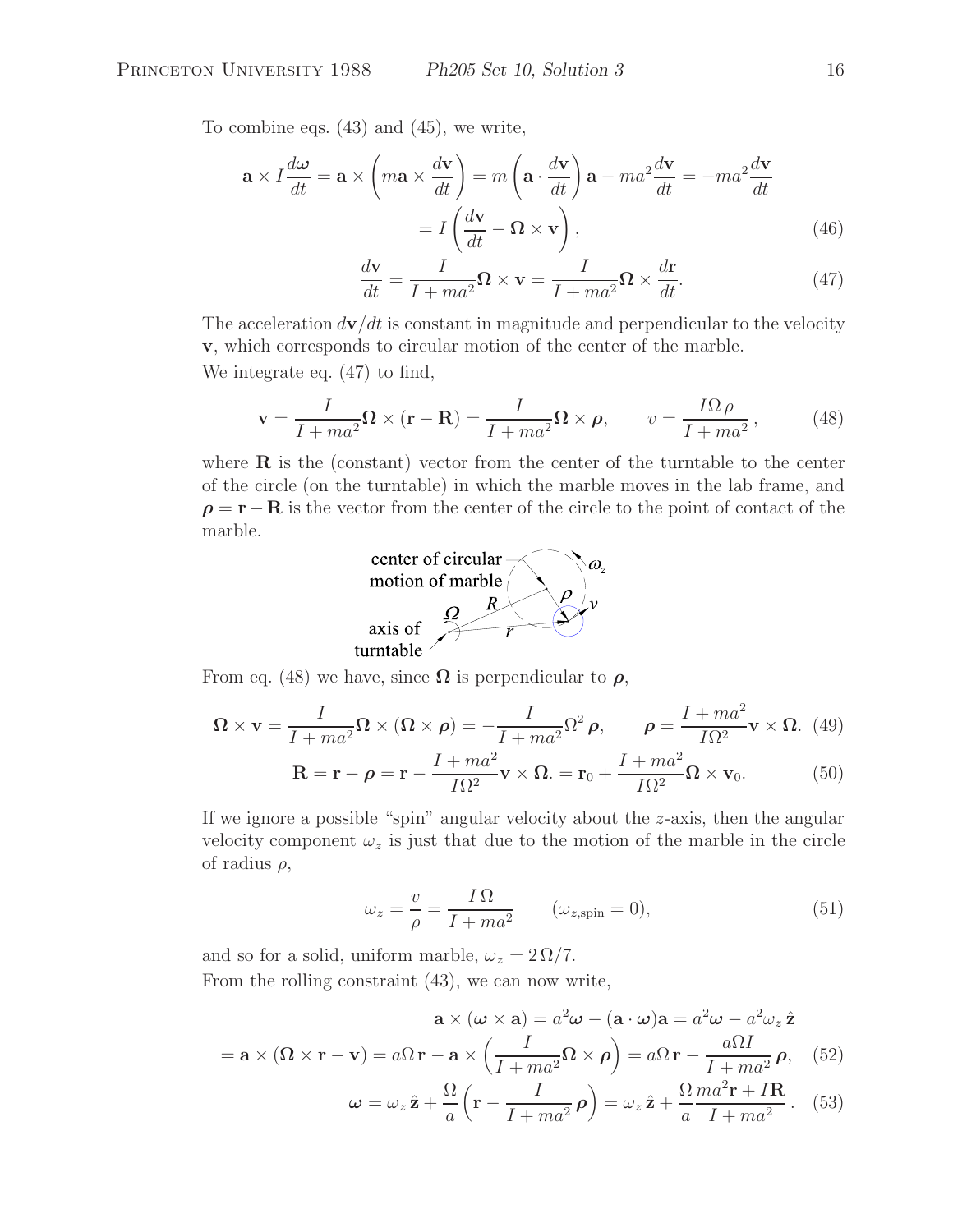(c) We now suppose that the plane of the turntable makes angle  $\alpha$  to the horizontal. We consider principal axes **1** perpendicular to the tilted turntable, **2** pointing up the slope, and **3** horizontal.



Then, the vertical axis is  $\hat{\mathbf{z}} = \cos \alpha \hat{\mathbf{1}} + \sin \alpha \hat{\mathbf{2}}$ , and the vector from the center of the marble to the point of contact with the tilted turntable is  $\mathbf{a} = -a \hat{\mathbf{1}}$ .

The rolling constraint can still be written as eq. (43), and the equations of motion are again given by eq. (44). However, since **a** is no longer (anti)parallel to **g**, eq. (45) becomes,

$$
I\frac{d\omega}{dt} = m\mathbf{a} \times \frac{d\mathbf{v}}{dt} - m\mathbf{a} \times \mathbf{g} = m\mathbf{a} \times \frac{d\mathbf{v}}{dt} + magsin\alpha \hat{\mathbf{3}}.
$$
 (54)

We combine the second of eq. (43) with (54) to find,

$$
\mathbf{a} \times I \frac{d\omega}{dt} = \mathbf{a} \times \left( m\mathbf{a} \times \frac{d\mathbf{v}}{dt} + mag \sin \alpha \hat{\mathbf{3}} \right) = -ma^2 \frac{d\mathbf{v}}{dt} + ma^2 g \sin \alpha \hat{\mathbf{2}} \n= I \left( \frac{d\mathbf{v}}{dt} - \mathbf{\Omega} \times \mathbf{v} \right),
$$
\n(55)

$$
\frac{d\mathbf{v}}{dt} = \frac{I}{I + ma^2} \mathbf{\Omega} \times \mathbf{v} + \frac{ma^2 g \sin \alpha}{I + ma^2} \hat{\mathbf{2}}.
$$
 (56)

We try a solution of the form  $\mathbf{v} = \mathbf{v}(t) + \mathbf{v}_{\text{drift}}$  for constant drift velocity  $\mathbf{v}_{\text{drift}}$ .

$$
\frac{d\mathbf{v}(t)}{dt} = \frac{I}{I + ma^2} \mathbf{\Omega} \times \mathbf{v}(t) + \frac{I}{I + ma^2} \mathbf{\Omega} \times \mathbf{v}_{\text{drift}} + \frac{ma^2 g \sin \alpha}{I + ma^2} \hat{\mathbf{2}},\tag{57}
$$

$$
\mathbf{v}(t) = \frac{I}{I + ma^2} \mathbf{\Omega} \times (\mathbf{r} - \mathbf{R}) = \mathbf{v}_{(b)}, \qquad \frac{I}{I + ma^2} \mathbf{\Omega} \times \mathbf{v}_{\text{drift}} = -\frac{ma^2 g \sin \alpha}{I + ma^2} \hat{\mathbf{2}},
$$
(58)

where  $\mathbf{v}_{(b)}$  is the form found in eq. (48) above. Finally, noting that  $\mathbf{\Omega} = \Omega \hat{\mathbf{1}}$ ,

$$
\Omega \times (\Omega \times \mathbf{v}_{\text{drift}}) = -\Omega^2 \mathbf{v}_{\text{drift}} = -\Omega \times \frac{ma^2 g \sin \alpha}{I} \hat{\mathbf{2}} = -\frac{ma^2 g \Omega \sin \alpha}{I} \hat{\mathbf{3}}, \quad (59)
$$

$$
\mathbf{v}_{\text{drift}} = \frac{ma^2 g \sin \alpha}{I\Omega} \hat{\mathbf{3}}, \qquad \mathbf{r} = \mathbf{R} + \mathbf{v}_{\text{drift}} t + \boldsymbol{\rho}.
$$
 (60)

Hence, the motion involves a horizontal drift, as sketched in the figure below.



*This like the motion of a charged particle in crossed, uniform* **E** *and* **B** *fields (just as the circular motion in part (b) is like that of a charged particle in a uniform magnetic field).*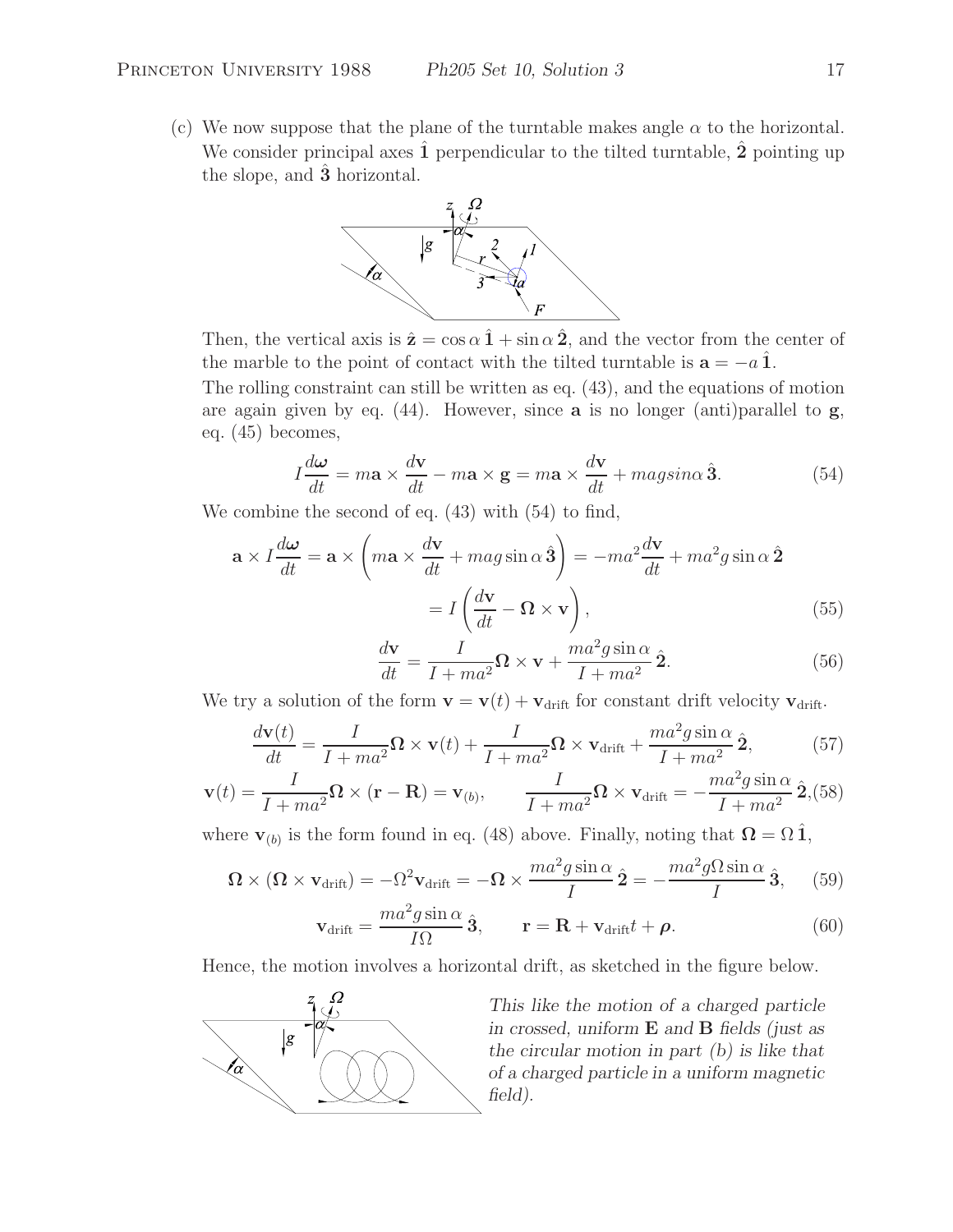## 4. **Gyrocompass.**

A gyrocompass is a spinning flywheel whose axis *ω* of rotation is constrained to lie in a horizontal plane at the surface of the Earth.

If we analyze the motion in a frame fixed to the surface of the (spinning) Earth, the Coriolis force must be taken into account. When  $\omega$  makes angle  $\theta$  to the North, as shown in the figure, the left side of the flywheel is moving up, and the Coriolis force on it. is to the West. Similarly, the right side of the flywheel is moving down, and the Coriolis force on it is to the East. Hence, there is a net torque on the flywheel that tends to restore  $\theta$  to zero, *i.e.*, to the North.



(a) We first analyze the motion in a frame fixed to the surface of the Earth, which latter rotates about its axis with angular velocity  $\Omega$  with respect to the "fixed" stars". We suppose the flywheel is a hoop of mass  $m$  and radius  $a$ . It is subject to torques about its center of mass due to the Coriolis (of order  $\Omega$ , and the centrifugal force (of order  $\Omega^2$  which latter we neglect here.

In the frame fixed to the Earth, the flywheel has angular velocity  $\omega$  about its symmetry axis, **3**, which axis is constrained to lie a the horizontal plane containing the center of the wheel. The symmetry axis makes (variable) angle  $\theta$  to the local North direction (in the horizontal plane).

We also define principal axes  $\hat{1}$  to be vertical (also called  $\hat{z}$ , and  $\hat{2}$  in the horizontal plane.

Then, an element  $d\phi$  of the hoop at angle  $\phi$  from the 1 axis in the 1-2 plane has velocity relative to the 123 axes,

$$
\mathbf{v}_{\rm rel} = a\omega(-\sin\phi \,\hat{\mathbf{1}} + \cos\phi \,\hat{\mathbf{2}}),\tag{61}
$$

while these axes have angular velocity  $-\dot{\theta} \hat{\mathbf{1}}$  relative to the coordinate system fixed to the Earth. In calculating the Coriolis force and torque, we neglect the small velocity of the hoop due to small  $\dot{\theta}$ .

The (constant) angular velocity  $\Omega$  of the Earth is,

$$
\Omega = \Omega(\cos \lambda \hat{\mathbf{z}} + \sin \lambda \hat{\mathbf{N}}) = \Omega(\cos \lambda \hat{\mathbf{1}} - \sin \lambda \sin \theta \hat{\mathbf{2}} + \sin \lambda \cos \theta \hat{\mathbf{3}}),
$$
(62)

where  $\hat{\mathbf{N}} = -\sin \theta \hat{\mathbf{2}} + \cos \theta \hat{\mathbf{3}}$  points to the local North. The Coriolis force on the mass element  $m d\phi/2\pi$ , at position  $a(\cos \phi \hat{\mathbf{1}} + \sin \phi \hat{\mathbf{2}})$ , is (neglecting the small velocity associated with  $\dot{\theta}$ ),

$$
d\mathbf{F} = -2 \, dm \, \mathbf{\Omega} \times \mathbf{v}_{\text{rel}} \tag{63}
$$

$$
= \frac{m d\phi}{\pi} a \omega \Omega[\sin \lambda \cos \theta \cos \phi \hat{\mathbf{1}} + \sin \lambda \cos \theta \sin \phi \hat{\mathbf{2}} + (\sin \lambda \sin \theta \sin \phi - \cos \lambda \cos \phi) \hat{\mathbf{3}}].
$$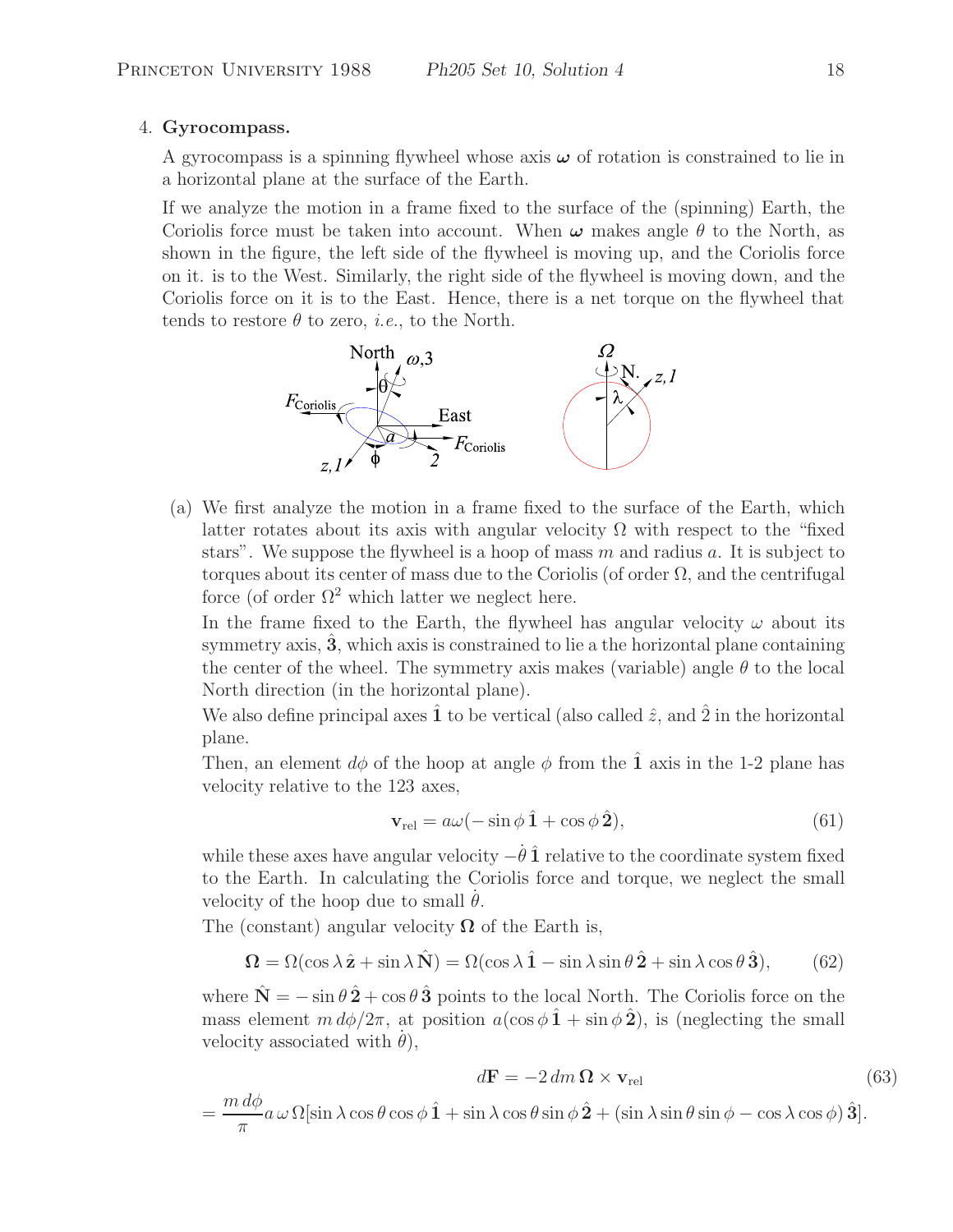The torque about the center of the wheel on the mass element is,

$$
d\tau = a(\cos\phi \,\hat{\mathbf{1}} + \sin\phi \,\hat{\mathbf{2}}) \times d\mathbf{F}
$$
  
= 
$$
\frac{m d\phi}{\pi} a^2 \,\omega \,\Omega[\sin\lambda \sin\theta \sin^2\phi - \cos\lambda \cos\phi \sin\phi) \,\hat{\mathbf{1}} + \sin\lambda \cos\theta \sin\phi - \sin\lambda \cos\theta \cos^2\phi \,\hat{\mathbf{2}} + (\sin\lambda \cos\theta \sin\phi \cos\phi - \sin\lambda \cos\theta \cos\phi \sin\phi) \,\hat{\mathbf{3}}].
$$
 (64)

Integrating over  $d\phi$ , we find the total Coriolis torque to be,

$$
\tau = ma^2 \,\omega \,\Omega(\sin \lambda \sin \theta \,\hat{\mathbf{1}} - \sin \lambda \cos \theta \,\hat{\mathbf{2}}) \tag{65}
$$

Torque component  $\tau_2$  tends to rotate the plane of the wheel out of the vertical, which action is compensated by the constraint mechanism of the gyrocompass. Torque component 1 leads to the equation of motion,

$$
\tau_1 = ma^2 \omega \Omega \sin \lambda \sin \theta = \frac{dL_1}{dt} = \frac{d}{dt}(-I_1 \dot{\theta}) = -\frac{ma^2}{2}\ddot{\theta},\tag{66}
$$

 $\sqrt{2\omega\Omega\sin\lambda}$ . which implies simple harmonic motion for small  $\theta$  with angular frequency

(b) We now analyze the motion in an inertial frame, where the torque about the center of the gyrocompass is only due to the constraint forces on the axle of the gyrocompass, which keep the axle in the horizontal plane with respect to the Earth (but which do not make the gyro point North). That is,  $\tau = \tau_2 \hat{2}$  in this frame (ignoring the small torque component  $\tau_3$  needed to keep the spin angular velocity  $\omega \hat{3}$  constant).

*This is discussed in Ex. 11.6.4, p. 337 of* W. Chester, *Mechanics* (Allen & Unwin, 1979), http://kirkmcd.princeton.edu/examples/mechanics/chester\_mechanics\_79.pdf Here, the angular momentum is  $\mathbf{L} = \mathbf{I} \cdot \boldsymbol{\omega}_{total}$ , where the total angular velocity has three pieces,

- Rotation about the gyro axle (axis  $\hat{3}$ ) with angular velocity  $\omega$ .
- Rotation at angular velocity  $-\dot{\theta}$  about the local vertical axis  $(\hat{\mathbf{z}} = \hat{\mathbf{1}})$  with respect to the Earth.
- Rotation at (constant) angular velocity  $\Omega$  of the Earth about its axis, given in eq. (62) above.

That is,

$$
\boldsymbol{\omega}_{\text{total}} = \omega \,\hat{\mathbf{3}} - \dot{\theta} \,\hat{\mathbf{1}} + \boldsymbol{\Omega} = \omega \,\hat{\mathbf{3}} + \boldsymbol{\omega}_{123}, \qquad \frac{d\hat{\mathbf{i}}}{dt} = \boldsymbol{\omega}_{123} \times \hat{\mathbf{i}}, \tag{67}
$$

where the principal axes  $\hat{1}, \hat{2}, \hat{3}$  introduced in part (a) rotate with angular velocity,

$$
\omega_{123} = -\dot{\theta}\,\hat{\mathbf{1}} + \mathbf{\Omega} = (-\dot{\theta} + \Omega\cos\lambda)\,\hat{\mathbf{1}} - \Omega\sin\lambda\sin\theta\,\hat{\mathbf{2}} + \Omega\sin\lambda\cos\theta\,\hat{\mathbf{3}}.\tag{68}
$$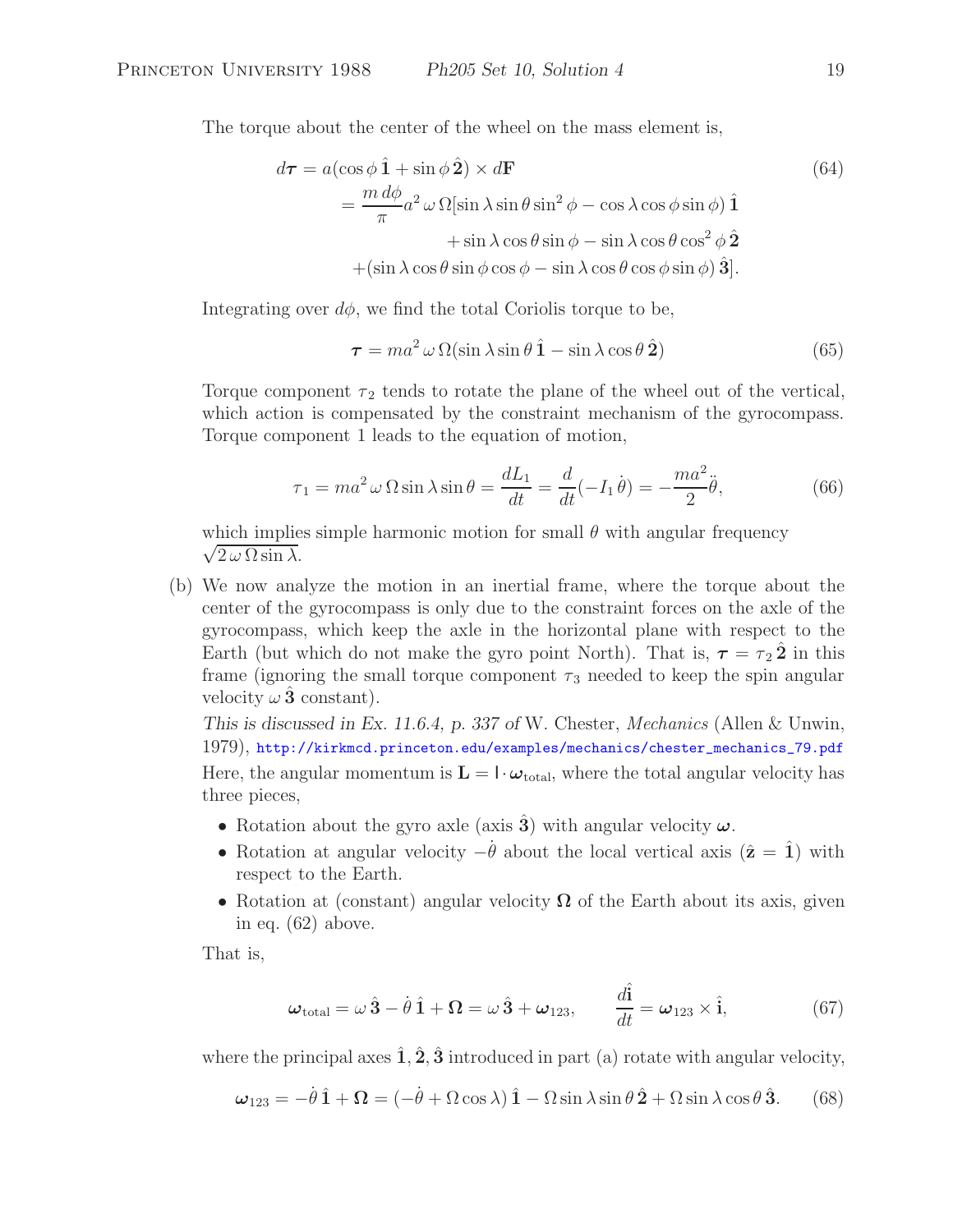The angular momentum is,

$$
\mathbf{L} = \mathbf{I} \cdot \boldsymbol{\omega}_{\text{total}} = I_1(-\dot{\theta} + \Omega \cos \lambda) \hat{\mathbf{1}} - I_2 \Omega \sin \lambda \sin \theta \hat{\mathbf{2}} + I_3(\omega + \Omega \sin \lambda \cos \theta) \hat{\mathbf{3}}. (69)
$$

The torque equation is now,

$$
\tau = \tau_2 \hat{2} = \frac{d\mathbf{L}}{dt} = \frac{\partial \mathbf{L}}{\partial t} + \boldsymbol{\omega}_{123} \times \mathbf{L}
$$
  
=  $-I_1 \ddot{\theta} \hat{\mathbf{1}} - I_2 \Omega \dot{\theta} \sin \lambda \cos \theta \hat{\mathbf{2}} + I_3(\dot{\omega} - \Omega \dot{\theta} \sin \lambda \sin \theta) \hat{\mathbf{3}}$   
+  $I_1(-\dot{\theta} + \Omega \cos \lambda)(\Omega \sin \lambda \sin \theta \hat{\mathbf{3}} + \Omega \sin \lambda \cos \theta \hat{\mathbf{2}})$   
+  $I_2(-\Omega \sin \lambda \sin \theta)((-\dot{\theta} + \Omega \cos \lambda) \hat{\mathbf{3}} - \Omega \sin \lambda \cos \theta \hat{\mathbf{1}})$   
+  $I_3(\omega + \Omega \sin \lambda \cos \theta)((\dot{\theta} - \Omega \cos \lambda) \hat{\mathbf{2}} - \Omega \sin \lambda \sin \theta \hat{\mathbf{1}}).$  (70)

The 1-component of eq. (70) is, ignoring terms in the very small quantity  $\Omega^2$ ,

$$
0 = -I_1 \ddot{\theta} - I_3 \omega \Omega \sin \lambda \sin \theta, \qquad (71)
$$

$$
\ddot{\theta} = -\frac{I_3}{I_1}\omega \,\Omega \sin \lambda \sin \theta \approx -(2\,\omega \,\Omega \sin \lambda)\theta,\tag{72}
$$

so small oscillations in  $\theta$  have angular frequency  $\sqrt{2\omega\Omega\sin\lambda}$  as found in part (a). The 3-component of eq. (70) is,

$$
0 = I_3(\dot{\omega} - \Omega \dot{\theta} \sin \lambda \sin \theta) + I_2 \Omega \dot{\theta} \sin \lambda \sin \theta \approx I_3 \dot{\omega}, \qquad \omega \approx \text{constant}, \qquad (73)
$$

noting that  $\dot{\theta} \ll \omega$ , such that terms in  $\omega \dot{\theta}$  are negligible.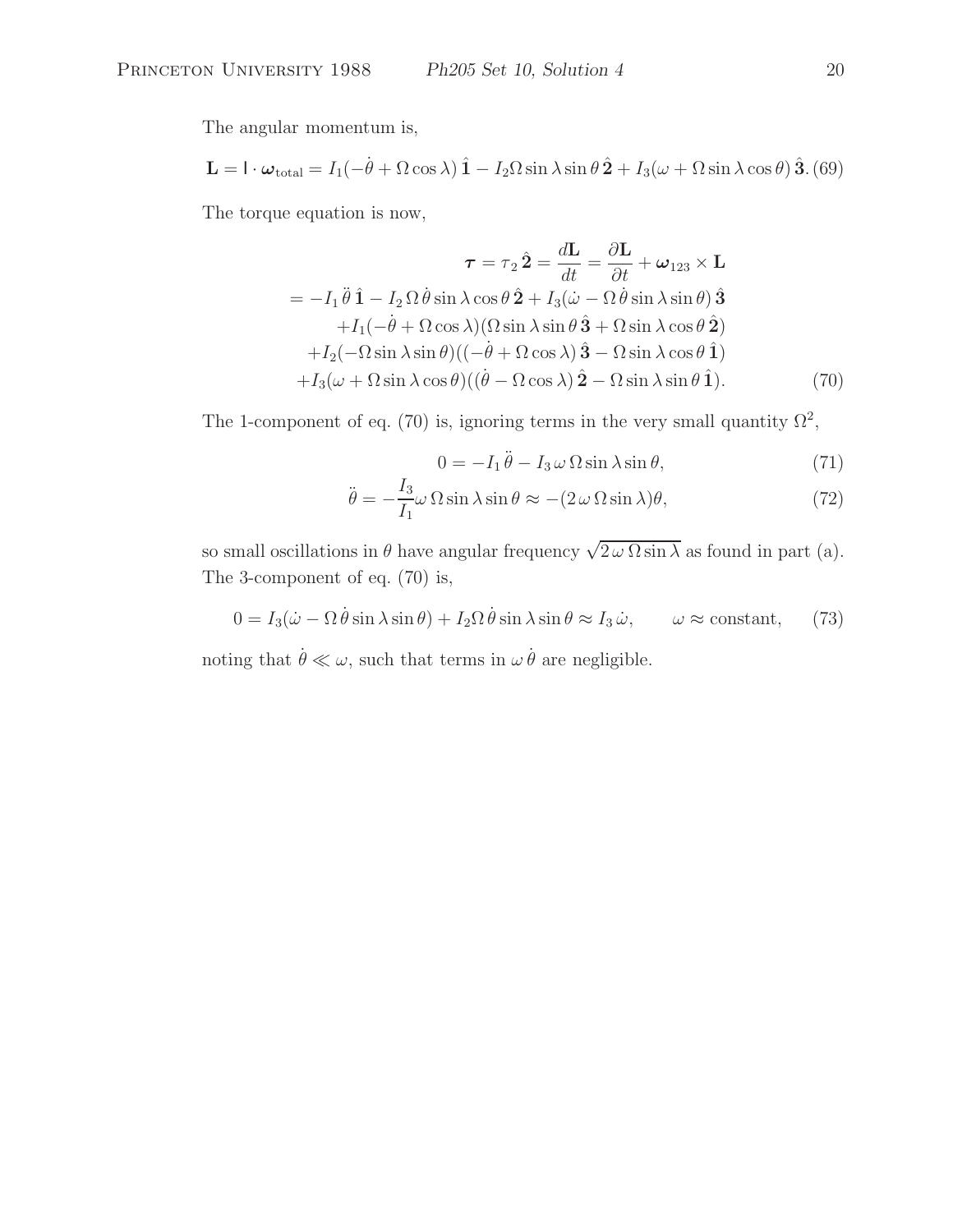# 5. **The Tennis Racquet Theorem.**

Consider a rigid body whose principal moments of inertia are  $I_1 < I_2 < I_3$ . We have claimed that free rotation with angular velocity  $\omega$  pointing close to axis 2 is "unstable".



For a kind of exception to this behavior, we consider the special case where the kinetic energy has the form  $T = L^2/2I_2$ , and **L** is the angular momentum about the center of mass. In general,

$$
T = \frac{I_1 \omega_1^2}{2} + \frac{I_2 \omega_2^2}{2} + \frac{I_3 \omega_3^2}{2},
$$
\n(74)

$$
\mathbf{L} = I_1 \omega_1 \hat{\mathbf{1}} + I_2 \omega_2 \hat{\mathbf{2}} + I_3 \omega_3 \hat{\mathbf{3}}, \qquad L^2 = I_1^2 \omega_1^2 + I_2^2 \omega_2^2 + I_3^2 \omega_3^2,\tag{75}
$$

so for the special case,  $2I_2T = I_1I_2\omega_1^2 + I_2^2\omega_2^2 + I_2I_3\omega_3^2 = L^2$ . From eq. (75), we can also write  $I_3^2 \omega_3^2 = L^2 - I_1^2 \omega_1^2 - I_2^2 \omega_2^2$ , which leads to,

$$
2I_2I_3T = I_1I_2I_3\omega_1^2 + I_2^2I_2\omega_2^2 + I_2(L^2 - I_1^2\omega_1^2 - I_2^2\omega_2^2) = I_3L^2,
$$
  
\n
$$
\omega_1^2I_1I_2(I_3 - I_2) = (I_3 - I_2)(L^2 - I_2^2\omega_2^2),
$$
\n(77)

$$
J_1^2 I_1 I_2 (I_3 - I_2) = (I_3 - I_2)(L^2 - I_2^2 \omega_2^2),
$$
\n(77)

$$
\omega_1^2 = \frac{I_3 - I_2}{I_3 - I_1} \frac{L^2 - I_2^2 \omega_2^2}{I_1 I_2}, \quad \text{and with } 1 \leftrightarrow 3, \qquad \omega_3^2 = \frac{I_2 - I_1}{I_3 - I_1} \frac{L^2 - I_2^2 \omega_2^2}{I_2 I_3}. \tag{78}
$$

Then, Euler's equation for  $\dot{\omega}_2$  in torque-free motion leads to,

$$
\dot{\omega}_2 = -\frac{I_1 - I_3}{I_2} \omega_1 \omega_3 = -\frac{I_1 - I_3}{I_2} \sqrt{\frac{I_3 - I_2 I_2 - I_1}{I_3 - I_1} \frac{L^2 - I_2^2 \omega_2^2}{I_2 \sqrt{I_1 I_3}}} \\
= \sqrt{\frac{(I_3 - I_2)(I_2 - I_1)}{I_1 I_3} \left(\frac{L^2}{I_2^2} - \omega_2^2\right)},
$$
\n(79)

$$
\frac{d\,\omega_2}{\omega_{2,\text{max}}^2 - \omega_2^2} = k dt, \qquad \text{with} \qquad k = \sqrt{\frac{(I_3 - I_2)(I_2 - I_1)}{I_1 I_3}}, \qquad \omega_{2,\text{max}} = \frac{L}{I_2}, \tag{80}
$$

$$
\frac{1}{\omega_{2,\max}} \tanh^{-1} \frac{\omega_2}{\omega_{2,\max}} = k(t - t_0), \qquad \omega_2 = \omega_{2,\max} \tanh[k \omega_{2,\max} (t - t_0)], \qquad (81)
$$

using Dwight 140.1, http://kirkmcd.princeton.edu/examples/EM/dwight\_57.pdf Then, from eq. (78),

$$
\omega_1^2 = \frac{I_3 - I_2 I_2}{I_3 - I_1 I_1} (\omega_{2,\text{max}}^2 - \omega_2^2) = \frac{I_3 - I_2 I_2}{I_3 - I_1 I_1} \omega_{2,\text{max}}^2 \operatorname{sech}^2[k \omega_{2,\text{max}} (t - t_0)],\tag{82}
$$

$$
\omega_1 = \omega_{2,\max} \sqrt{\frac{I_2 I_3 - I_2}{I_1 I_3 - I_1}} \text{sech}[k \omega_{2,\max} (t - t_0)] = \omega_{1,\max} \text{sech}[k \omega_{2,\max} (t - t_0)]. \tag{83}
$$